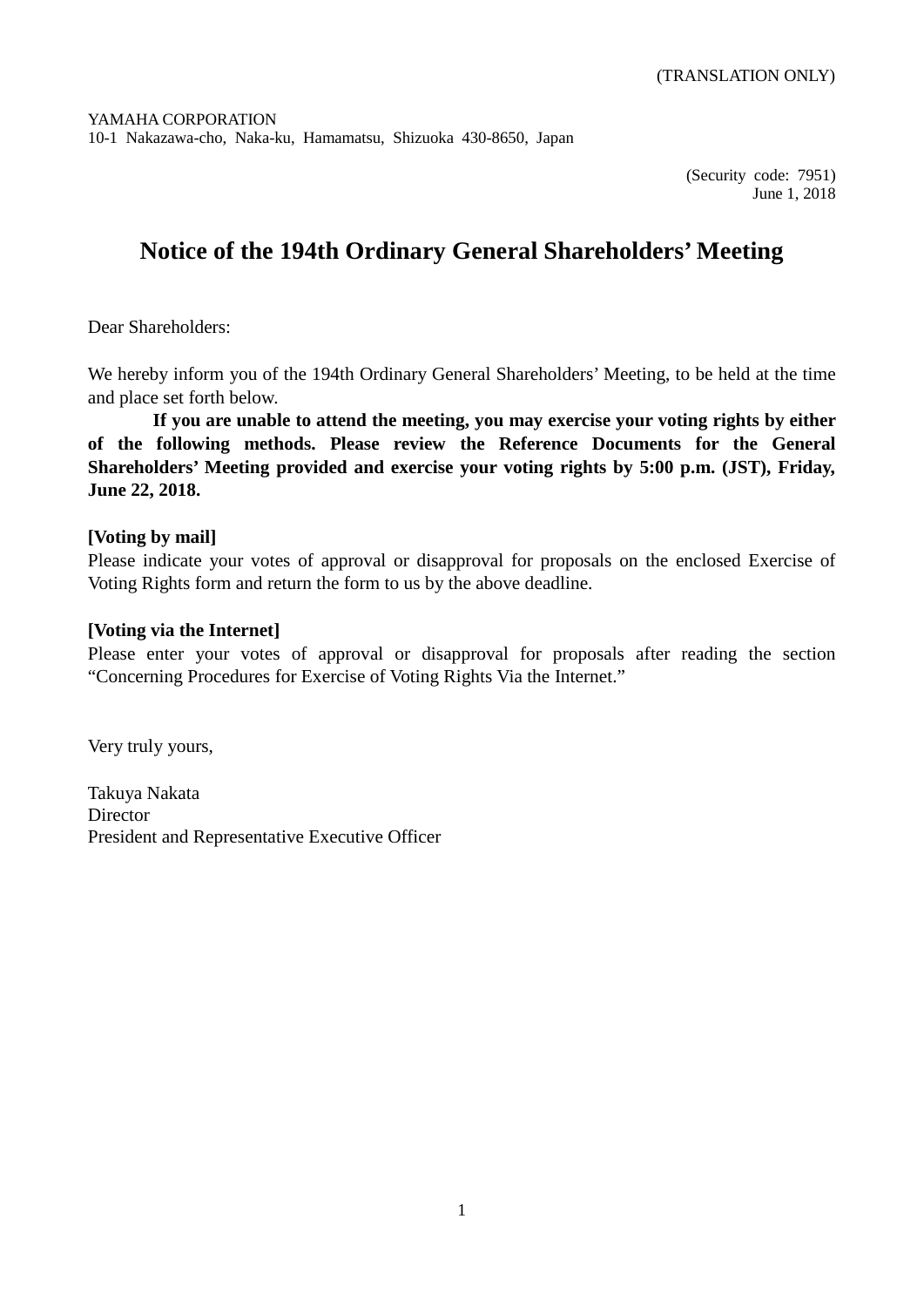### **The 194th Ordinary General Shareholders' Meeting**

**1. Date and time:** Monday, June 25, 2018 at 10:00 a.m.

**2. Location:** First floor of Building No. 18 YAMAHA CORPORATION 10-1 Nakazawa-cho, Naka-ku, Hamamatsu, Shizuoka, Japan (Please refer to map in Japanese original)

### **3. Agenda of the meeting**

### **Matters to be reported:**

- 1.The Business Report, the Consolidated Financial Statements, and the Audit Reports of the Consolidated Financial Statements by the Independent Accounting Auditor and the Audit Committee, for the 194th Fiscal Year (from April 1, 2017 through March 31, 2018).
- 2.The Non-consolidated Financial Statements for the 194th Fiscal Year (from April 1, 2017 through March 31, 2018)

### **Matters to be resolved:**

- Proposal 1 Appropriation of Surplus
- Proposal 2 Reduction in Capital Reserve
- Proposal 3 Partial Amendments to Articles of Incorporation
- Proposal 4 Election of Nine Directors

### **4. Predetermined terms of the convening**

- (1) If you do not indicate your vote of approval or disapproval for any proposal on the Exercise of Voting Rights form, you will be deemed to have approved that proposal.
- (2) Handling of voting several times
	- 1) When voting rights are exercised more than once via the Internet, the vote that arrives the latest will be deemed the valid one.
	- 2) When a shareholder exercises voting rights via the Internet and by the Exercise of Voting Rights form, the vote via the Internet will be deemed the valid one.
- (3) When a shareholder exercises voting rights by proxy at the meeting, the shareholder may appoint one shareholder with voting rights to act as his or her proxy. If you wish to exercise your voting rights by proxy at the meeting, please submit to the Company your Exercise of Voting Rights form together with a document evidencing the Proxy's power of representation for the meeting.

#### **5. Other matters in relation to this Notice**

From among the documents to be provided with this Notice, the "Notes to the Consolidated Financial Statements" and "Notes to the Non-Consolidated Financial Statements" are not included in the documents attached to this Notice. These documents are disclosed on our Internet website (https://www.yamaha.com/ja/) in accordance with laws and ordinances and the provisions of Article 18 of the Articles of Incorporation.

Notes: 1. For those attending, please present the enclosed Exercise of Voting Rights form at the reception desk on arrival at the meeting.

<sup>2.</sup> If the Reference Documents for the General Shareholders' Meeting and the Attached Documents are amended, the amended items will be announced on our Internet website (https://www.yamaha.com/ja/).

<sup>3.</sup> This document has been translated from the Japanese original for reference purposes only.

In the event of any discrepancy between this translated document and the Japanese original, the original shall prevail.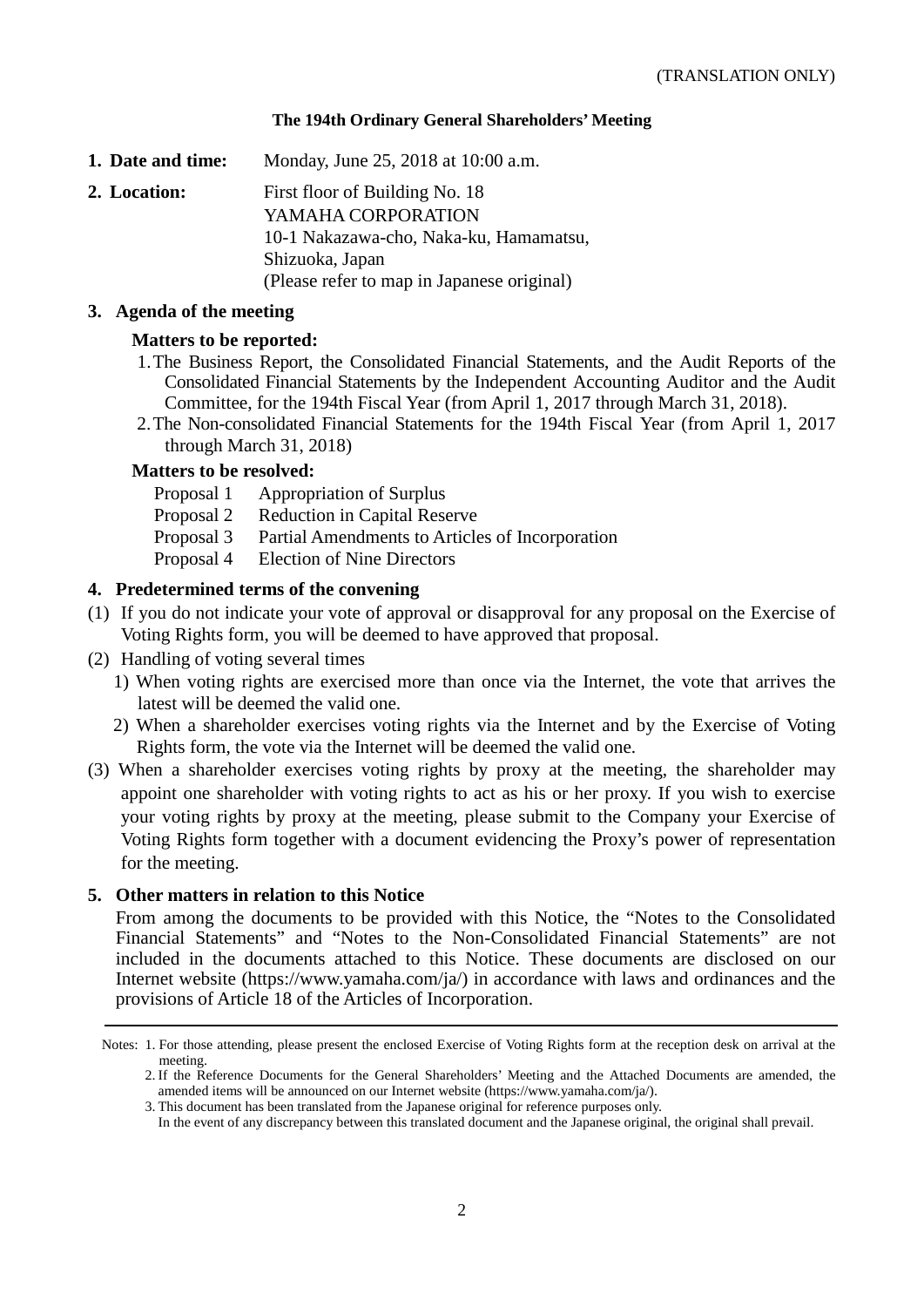### **Concerning Procedures for Exercise of Voting Rights Via the Internet**

### **1. For shareholders who exercises voting rights via the Internet**

The following items should be verified when exercising voting rights via the Internet.

(1) For those using smartphones

It is possible to exercise voting rights via the website for smartphone by reading the "Login QR Code" indicated on the enclosed Exercise of Voting Rights form.

For details, please see the enclosed "How to Use Smart Exercise" leaflet.

(2) For those using computers

It is only possible to exercise voting rights from the computers by using the following website designated by the Company (https://www.web54.net).

Please access the above website, use the voting rights code and password indicated on the enclosed Exercise of Voting Rights form and input your vote for or against the proposals by following the on-screen instructions.

(3) Please note the exercise deadline

Shareholders voting via the Internet are requested to exercise their voting rights prior to 5:00 p.m. (JST) on Friday, June 22, 2018, after reviewing the Reference Documents for the General Shareholders' Meeting.

- (4) The vote arriving latest will be deemed valid When voting rights are exercised more than once via the Internet, the vote that arrives the latest will be deemed the valid vote.
- (5) Voting rights exercised via the Internet will be prioritized When a shareholder exercises voting rights via the Internet and by the Exercise of Voting Rights form, the vote via the Internet will be deemed the valid vote.
- (6) Bearing of access fees

Shareholders will bear the expenses incurred when accessing the Internet to exercise shareholder voting rights.

\* For questions related to exercising shareholder voting rights via the Internet, please contact the following:

The Sumitomo Mitsui Trust Bank Limited. Securities Agent Web Support Tel: 0120-652-031 (toll-free) Service hours: 9:00 a.m. to 9:00 p.m.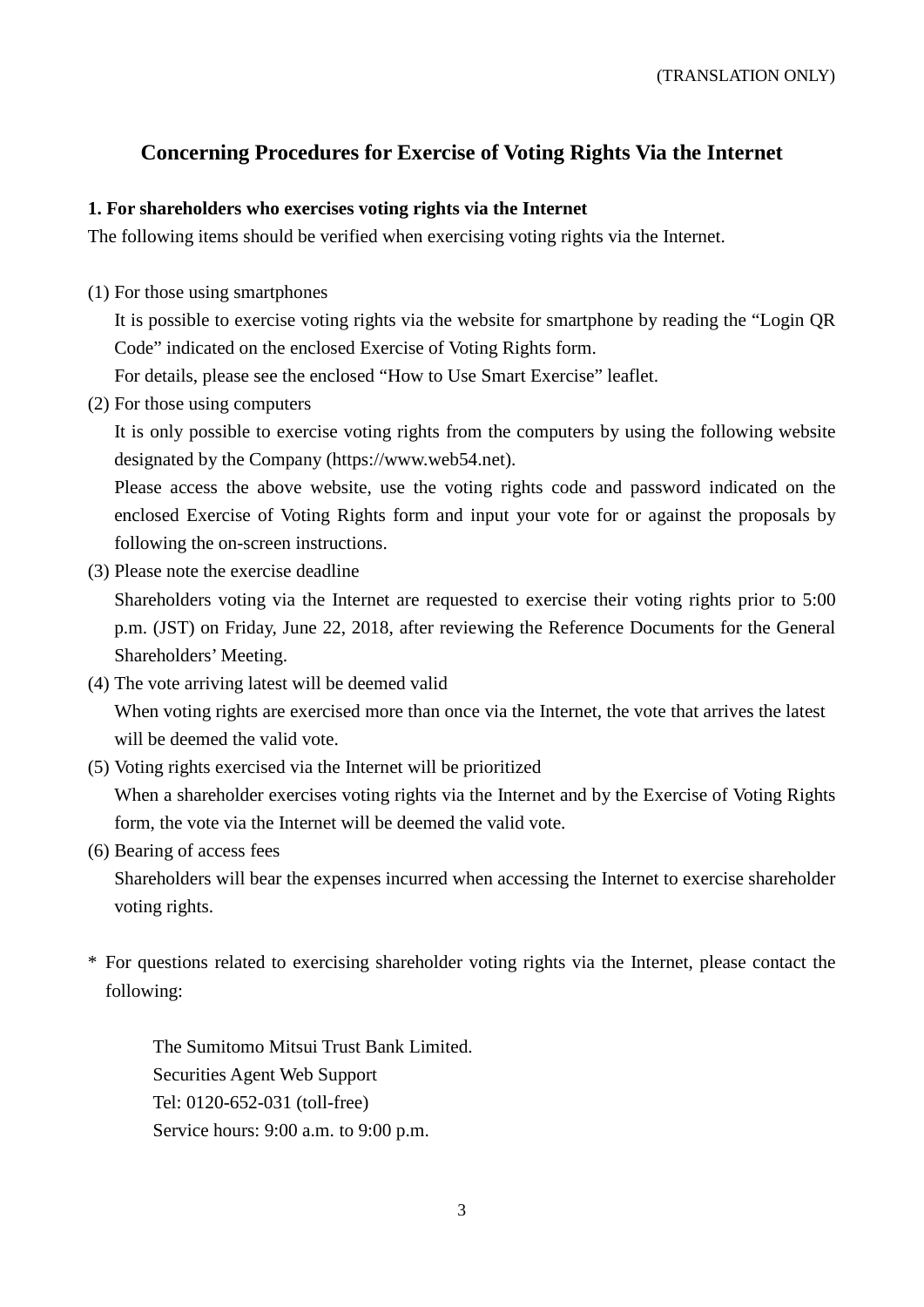### **2. For institutional investors**

If you are a nominee shareholder such as an administrative trust bank (including a standing proxy), and apply in advance for the platform for exercising voting rights via the Internet, you may use such platform as a method for exercising your voting rights via the Internet at this meeting.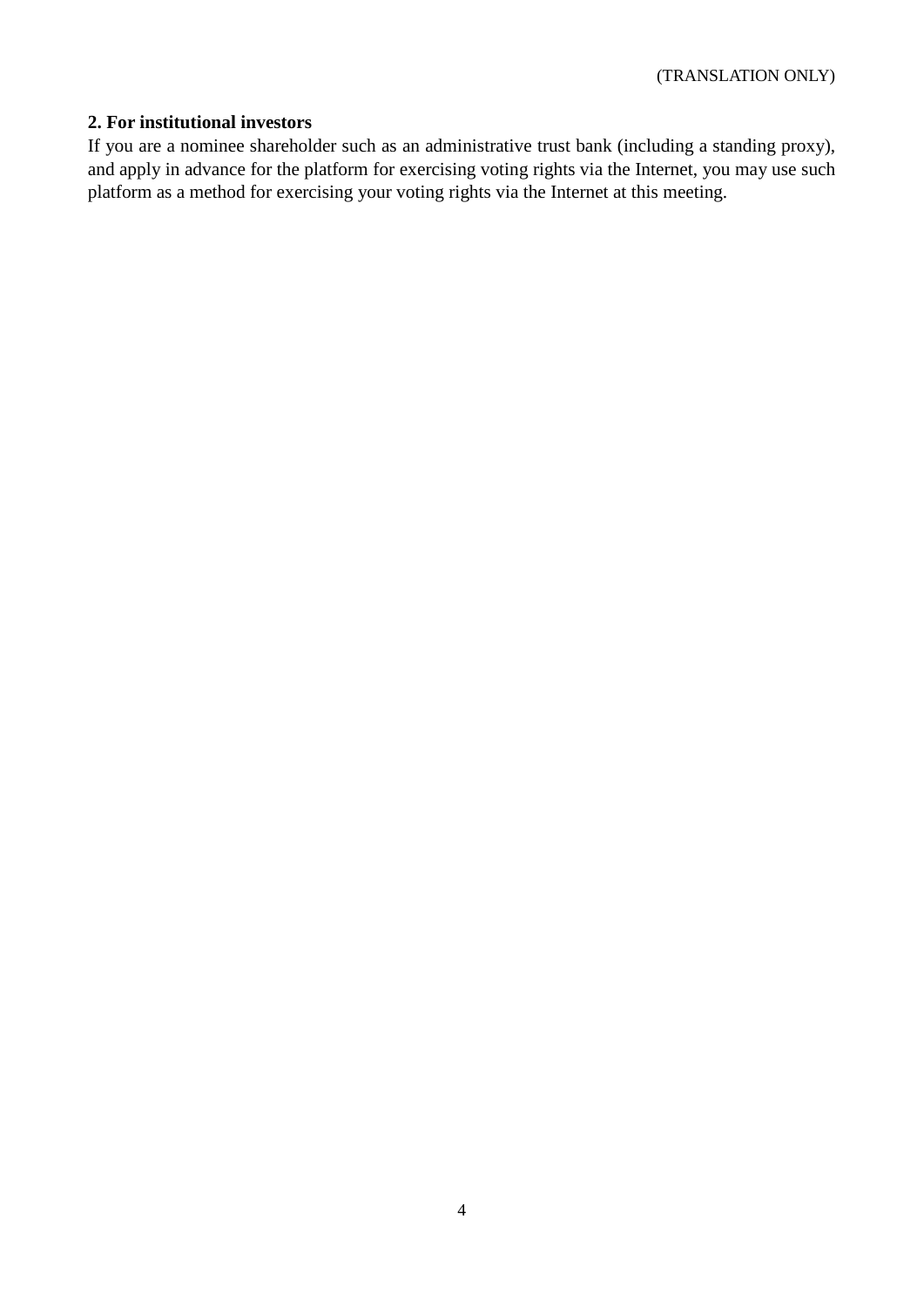# **Reference Documents for the General Shareholders' Meeting**

**Proposals and Reference Information**

## **Proposal 1 Appropriation of Surplus**

Bearing in mind the objective of increasing the return on equity, and based on the level of the medium-term consolidated profits, the Company makes strategic investments in R&D, sales, and capital while actively providing returns to shareholders.

Additionally, while we try to provide dividends on a stable and consistent basis, it is also our mandate to promote capital efficiency by making sound decisions in distributing returns while ensuring appropriate internal reserves for investment in future growth.

Considering the policy above and the financial standing etc. of the Company, we will propose the appropriation of surplus as follows.

Matters relating to year-end dividend

- (1)Type of assets for dividends Cash
- (2) Allotment of assets for dividends to shareholders and the total amount of dividends Year-end dividend: 28 yen per share of common stock of the Company Total amount of dividends: 5,091,747,920 yen As a result, the annual dividend, combined with the interim dividend of 28 yen per share, amounts to 56 yen.
- (3) Effective date of distribution of surplus June 26, 2018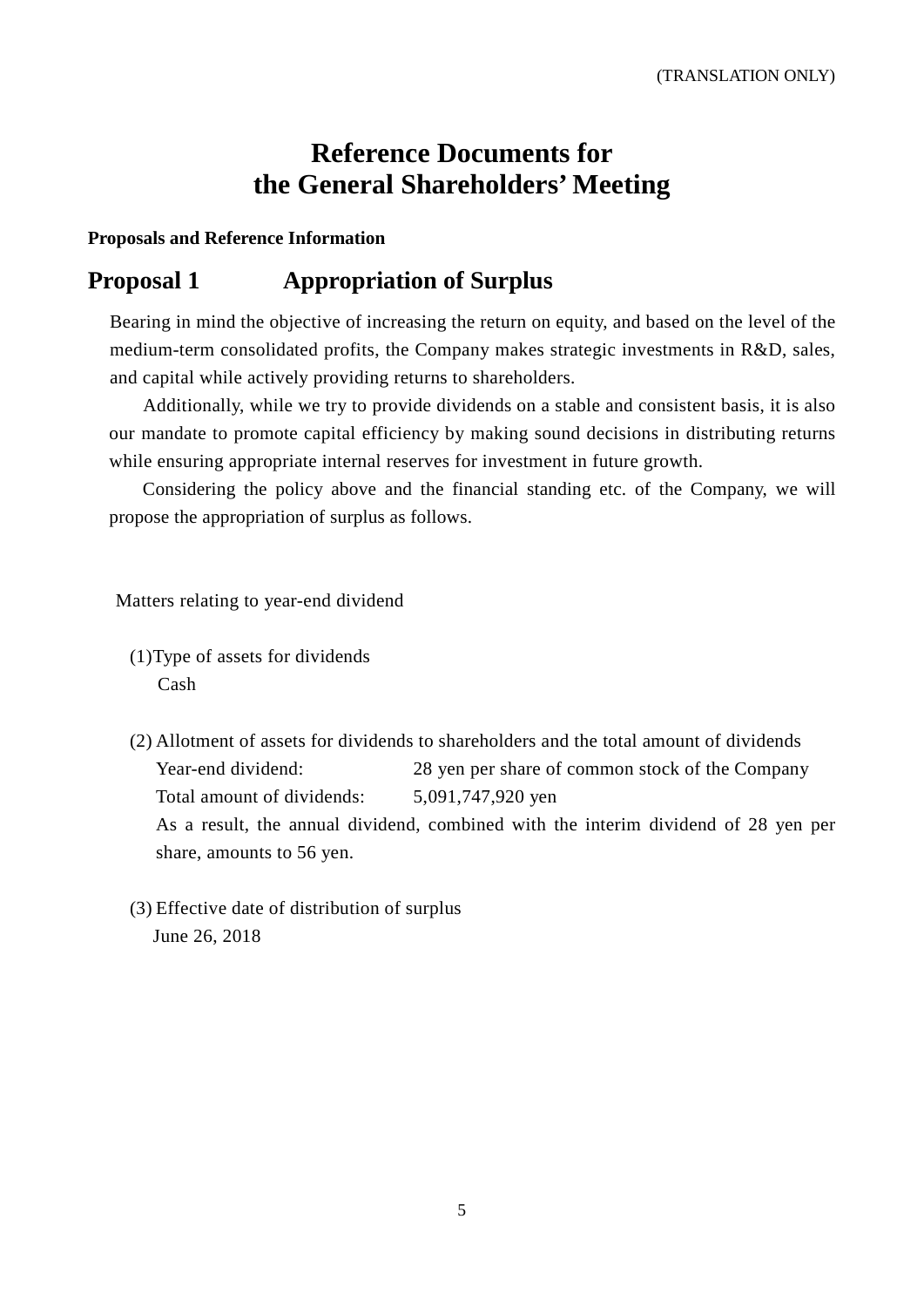# **Proposal 2 Reduction in Capital Reserve**

To provide for the cancellation of treasury stock, the Company will reduce the level of the capital reserve and transfer this amount to other capital surplus, as provided for in Article 448, Paragraph 1 of the Corporate Law.

- 1. Amount of capital reserve to be reduced Reduction of ¥37,000,000,000 in total capital reserve of ¥40,054,319,267
- 2. Item of capital surplus to be increased and amount Increase in other capital surplus: ¥37,000,000,000
- 3. Date of effectiveness of reduction in capital reserve June 26, 2018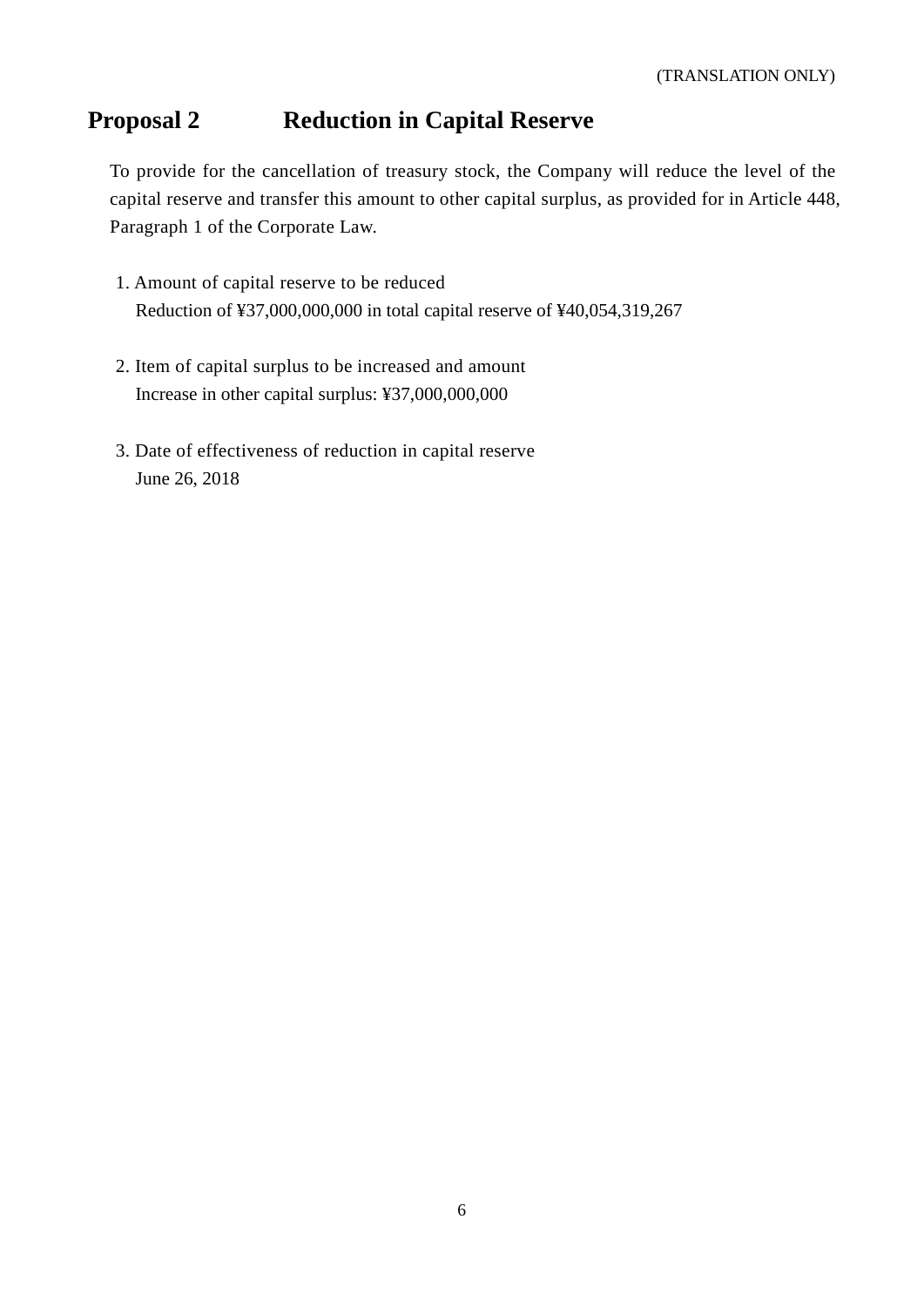# **Proposal 3 Partial Amendments to Articles of Incorporation**

1. Objectives of the amendments

In order to clarify Executive Officers' management responsibilities for a business year, the Company will amend the term of office of Executive Officers so that it expires "at the end of the business year ending within one (1) year from his/her election to office."

The amendments to the Articles of Incorporation will become effective at the conclusion of the first meeting of the Board of Directors held after the conclusion of this Ordinary General Shareholders' Meeting.

2. Details of the amendments

The details of the proposed amendments are as follows.

### (Underlined parts are amended.)

|                  | <b>Current Articles of Incorporation</b>              |                                     | Proposed Amendments                                   |  |
|------------------|-------------------------------------------------------|-------------------------------------|-------------------------------------------------------|--|
|                  | <b>Chapter 6 Executive Officers</b>                   | <b>Chapter 6 Executive Officers</b> |                                                       |  |
|                  |                                                       |                                     |                                                       |  |
| (Term of Office) |                                                       | (Term of Office)                    |                                                       |  |
| Article 30       | The term of office of Executive Officers shall expire | Article 30                          | The term of office of Executive Officers shall expire |  |
|                  | upon conclusion of the first meeting of the Board of  |                                     | at the end of the business year ending within one (1) |  |
|                  | Directors that is convened immediately after the      |                                     | year from his/her election to office.                 |  |
|                  | conclusion of the Ordinary General Shareholders'      |                                     |                                                       |  |
|                  | Meeting for the last business year ending within one. |                                     |                                                       |  |
|                  | (1) year from his/her election to office.             |                                     |                                                       |  |
|                  |                                                       |                                     |                                                       |  |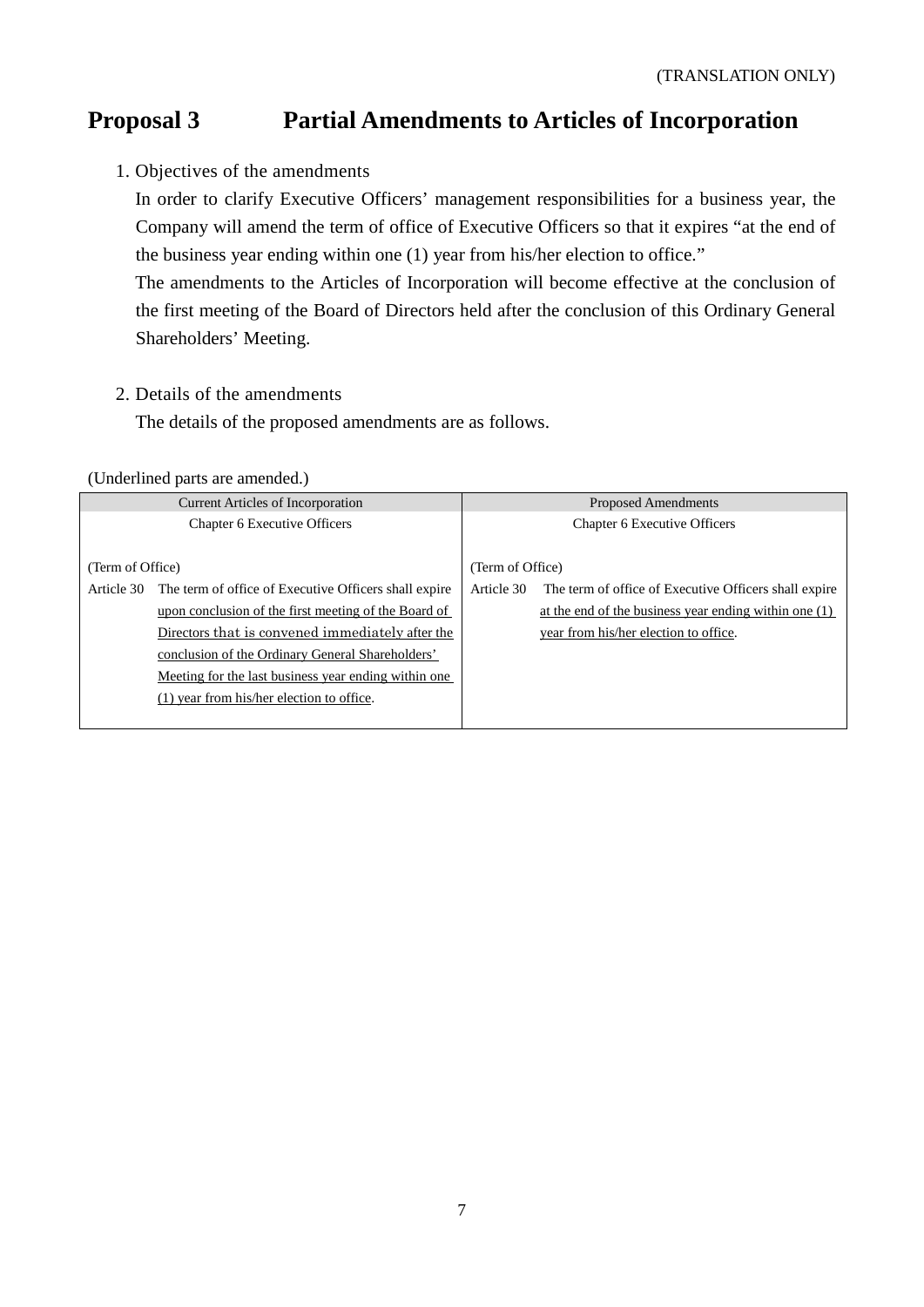# **Proposal 4 Election of Nine Directors**

All of the nine Directors will complete their respective terms of office at the conclusion of this meeting. Accordingly, we shall propose the election of nine Directors.

The table below lists the nominees for those positions.

| No.              |                           | Name                                                                                          | Current position and charge                                                                                                                                                                                            |
|------------------|---------------------------|-----------------------------------------------------------------------------------------------|------------------------------------------------------------------------------------------------------------------------------------------------------------------------------------------------------------------------|
| 1                | Takuya Nakata             | Candidate for Reappointment                                                                   | Director<br>President and Representative<br><b>Executive Officer</b><br>Nominating Committee Member<br><b>Compensation Committee</b><br>Member<br><b>Executive General Manager of</b><br><b>Brand Development Unit</b> |
| $\overline{2}$   | Satoshi Yamahata          | Candidate for Reappointment                                                                   | Director<br>Managing Executive Officer<br><b>Executive General Manager of</b><br>Corporate Management Unit<br><b>Executive General Manager of</b><br><b>Operations Unit</b>                                            |
| 3                | Masahito Hosoi            | Candidate for Reappointment                                                                   | Director<br><b>Audit Committee Member</b>                                                                                                                                                                              |
| 4                | Shigeru Nosaka            | Candidate for Reappointment<br><b>Outside Director</b><br><b>Independent Outside Director</b> | <b>Outside Director</b><br>Nominating Committee Member<br><b>Compensation Committee</b><br>Member                                                                                                                      |
| 5                | Masatoshi Ito             | Candidate for Reappointment<br><b>Outside Director</b><br><b>Independent Outside Director</b> | <b>Outside Director</b><br>Nominating Committee Member<br><b>Compensation Committee</b><br>Member                                                                                                                      |
| 6                | Junya Hakoda              | Candidate for Reappointment<br>Outside Director<br>Independent Outside Director               | <b>Outside Director</b><br><b>Audit Committee Member</b>                                                                                                                                                               |
| 7                | Yoshimi Nakajima<br>(Ms.) | Candidate for Reappointment<br><b>Outside Director</b><br>Independent Outside Director        | <b>Outside Director</b><br><b>Audit Committee Member</b>                                                                                                                                                               |
| 8                | Taku Fukui                | Candidate for Reappointment<br><b>Outside Director</b><br>Independent Outside Director        | <b>Outside Director</b><br><b>Audit Committee Member</b>                                                                                                                                                               |
| $\boldsymbol{9}$ | Yoshihiro Hidaka          | New Candidate<br><b>Outside Director</b><br><b>Independent Outside Director</b>               |                                                                                                                                                                                                                        |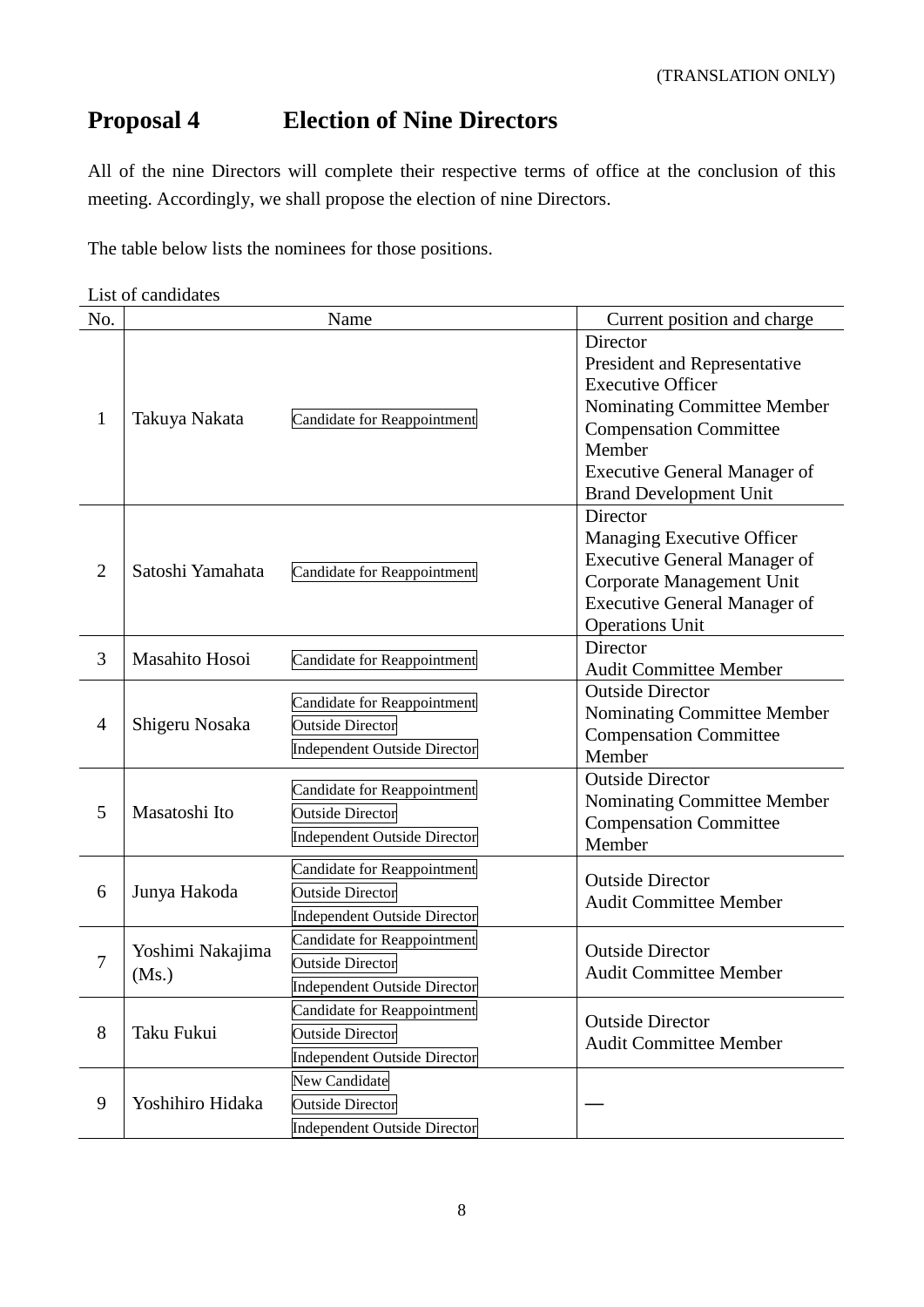| No. | Name                                                              | Brief personal history; position; charge; and important                                                                          |                        |                                                                                                                                                                                                                                                                                                                                                                                                                                                                                                                                                                                                                                                                                           | Number of the |
|-----|-------------------------------------------------------------------|----------------------------------------------------------------------------------------------------------------------------------|------------------------|-------------------------------------------------------------------------------------------------------------------------------------------------------------------------------------------------------------------------------------------------------------------------------------------------------------------------------------------------------------------------------------------------------------------------------------------------------------------------------------------------------------------------------------------------------------------------------------------------------------------------------------------------------------------------------------------|---------------|
|     | (Date of Birth)                                                   |                                                                                                                                  | Company shares<br>held |                                                                                                                                                                                                                                                                                                                                                                                                                                                                                                                                                                                                                                                                                           |               |
| 1   | Takuya Nakata<br>(June 8, 1958)<br>Candidate for<br>Reappointment | April<br>October<br>June<br>June<br>April<br>June<br>June<br>March<br>June<br>June                                               | 2010<br>2015:          | 1981: Entered the Company<br>2005: General Manager of Pro Audio &<br><b>Digital Musical Instruments Division</b><br>2006: Executive Manager<br>2009: Director and Executive Manager<br>President and Director of Yamaha<br><b>Corporation of America</b><br>2010: Senior Executive Manager of the<br>Company<br>2013: President and Representative Director<br>2014: Director of Yamaha Motor Co., Ltd.<br>(Outside Director)<br>(to the present)<br>President of Yamaha Music Foundation<br>(to the present)<br>2017: Director, President and Representative<br>Executive Officer of the Company<br>(to the present)                                                                     | 45,500        |
|     |                                                                   | Term of office as a director:<br>$\overline{\phantom{a}}$<br>13 out of 13 meetings (100%)<br>Reasons for nomination as director: |                        | Six (6) years (at the conclusion of this Ordinary General Shareholders' Meeting)<br>Attendance at Board of Directors meetings:<br>In terms of both personality and insight, Mr. Takuya Nakata is extremely well suited to be a<br>member of the board. He has a wealth of experience and achievements, having served as<br>General Manager of our Pro Audio & Digital Musical Instruments Division, President and<br>Director of Yamaha Corporation of America, and Director, President and Representative<br>Executive Officer of Yamaha Corporation. He has been nominated as a director on<br>expectations he will help strengthen the supervisory function of the Board of Directors. |               |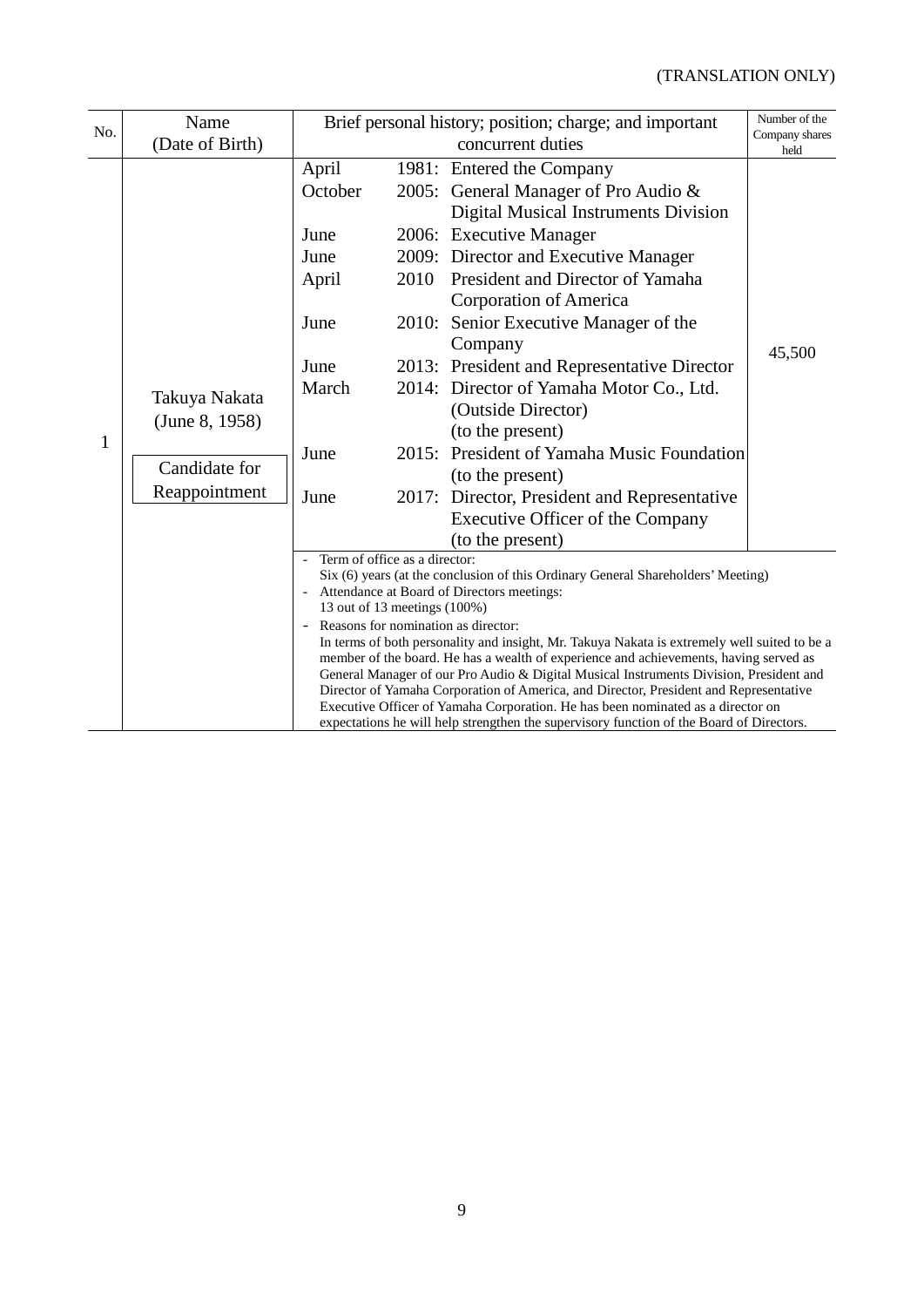| No.            | Name               | Brief personal history; position; charge; and important |                        |                                                                                                                                                                                | Number of the |
|----------------|--------------------|---------------------------------------------------------|------------------------|--------------------------------------------------------------------------------------------------------------------------------------------------------------------------------|---------------|
|                | (Date of Birth)    |                                                         | Company shares<br>held |                                                                                                                                                                                |               |
|                |                    | January                                                 |                        | 1988: Entered the Company                                                                                                                                                      |               |
|                |                    | August                                                  |                        | 2009: General Manager of Accounting and                                                                                                                                        |               |
|                |                    |                                                         |                        | <b>Finance Division</b>                                                                                                                                                        |               |
|                |                    | June                                                    |                        | 2013: Executive Manager                                                                                                                                                        |               |
|                |                    | June                                                    |                        | 2013: General Manager of Corporate                                                                                                                                             |               |
|                |                    |                                                         |                        | <b>Planning Division</b>                                                                                                                                                       |               |
|                |                    | April                                                   |                        | 2015: Executive General Manager of                                                                                                                                             |               |
|                |                    |                                                         |                        | <b>Operations Unit</b>                                                                                                                                                         | 16,400        |
|                |                    |                                                         |                        | (to the present)                                                                                                                                                               |               |
|                |                    | June                                                    | 2015:                  | Director and Senior Executive                                                                                                                                                  |               |
|                | Satoshi Yamahata   |                                                         |                        | Manager                                                                                                                                                                        |               |
|                | (December 3, 1960) | May                                                     |                        | 2016: Executive General Manager of                                                                                                                                             |               |
| $\overline{2}$ |                    |                                                         |                        | Corporate Management Unit                                                                                                                                                      |               |
|                | Candidate for      |                                                         |                        | (to the present)                                                                                                                                                               |               |
|                | Reappointment      | June                                                    |                        | 2017: Director, Managing Executive Officer                                                                                                                                     |               |
|                |                    |                                                         |                        | (to the present)                                                                                                                                                               |               |
|                |                    | Term of office as a director:                           |                        | Three (3) years (at the conclusion of this Ordinary General Shareholders' Meeting)                                                                                             |               |
|                |                    | $\overline{\phantom{a}}$                                |                        | Attendance at Board of Directors meetings:                                                                                                                                     |               |
|                |                    | 13 out of 13 meetings (100%)                            |                        |                                                                                                                                                                                |               |
|                |                    | $\overline{\phantom{0}}$                                |                        | Reasons for nomination as director:<br>In terms of both personality and insight, Mr. Satoshi Yamahata is extremely well suited to                                              |               |
|                |                    |                                                         |                        | be a member of the board, with vast experience and achievements. In addition to the work                                                                                       |               |
|                |                    |                                                         |                        | experience at the overseas subsidiary, he has served as General Manager of the Accounting                                                                                      |               |
|                |                    |                                                         |                        | and Finance Division and as General Manager of the Corporate Planning Division, and is                                                                                         |               |
|                |                    |                                                         |                        | now Executive General Manager of the Operations Unit and Executive General Manager of<br>the Corporate Management Unit. He has been nominated as a director on expectations he |               |
|                |                    |                                                         |                        | will help strengthen the supervisory function of the Board of Directors.                                                                                                       |               |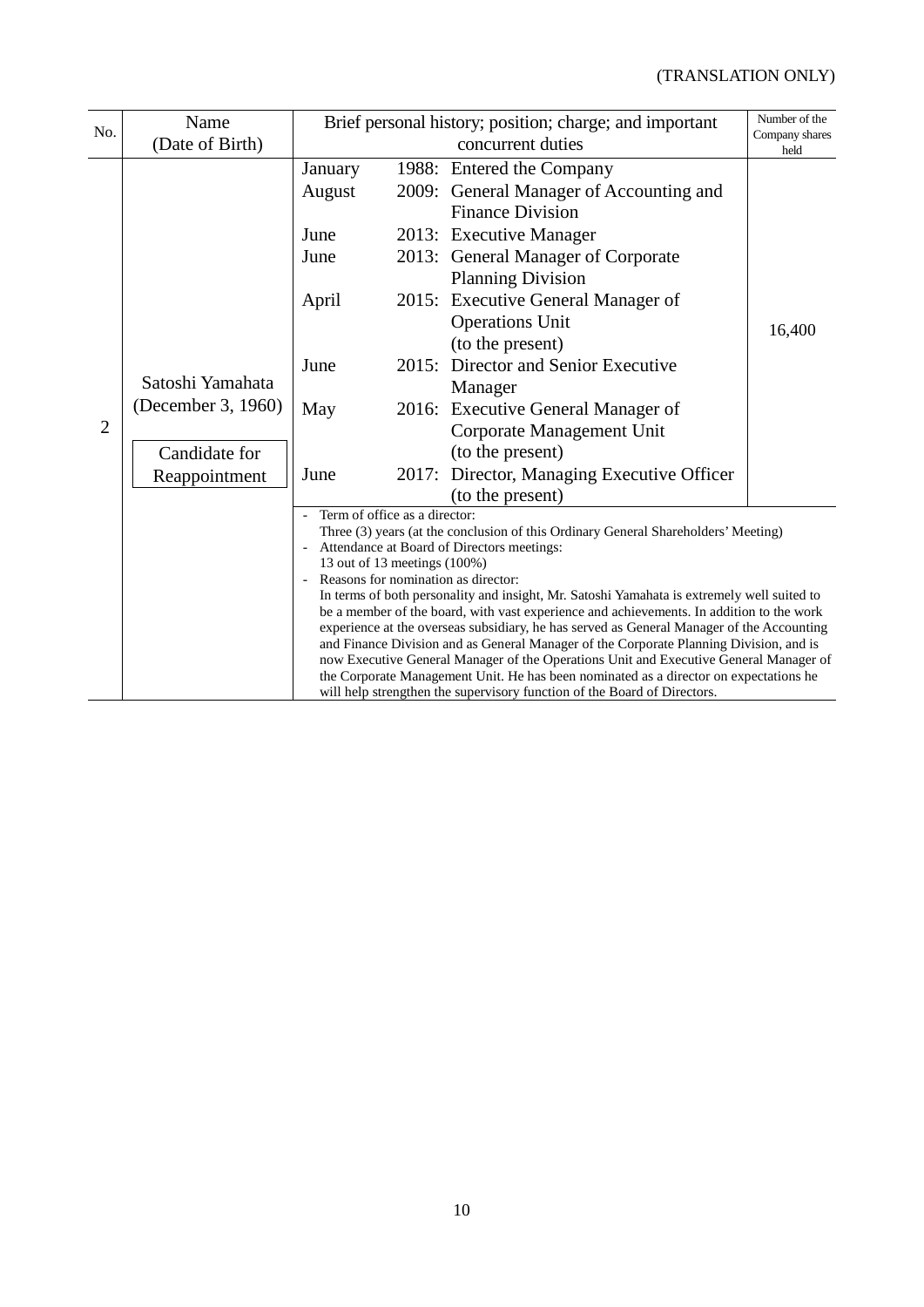| No. | Name            |                                                                                               | Brief personal history; position; charge; and important |                                                                                                                                                                             |                        |  |  |
|-----|-----------------|-----------------------------------------------------------------------------------------------|---------------------------------------------------------|-----------------------------------------------------------------------------------------------------------------------------------------------------------------------------|------------------------|--|--|
|     | (Date of Birth) |                                                                                               |                                                         | concurrent duties                                                                                                                                                           | Company shares<br>held |  |  |
|     |                 | April                                                                                         |                                                         | 1978: Entered the Company                                                                                                                                                   |                        |  |  |
|     |                 | August                                                                                        |                                                         | 2005: General Manager of Human Resources                                                                                                                                    |                        |  |  |
|     |                 |                                                                                               |                                                         | Division                                                                                                                                                                    |                        |  |  |
|     |                 | June                                                                                          |                                                         | 2009: Executive Manager                                                                                                                                                     |                        |  |  |
|     |                 | June                                                                                          |                                                         | 2013: Senior Executive Manager                                                                                                                                              | 10,002                 |  |  |
|     |                 | June                                                                                          |                                                         | 2013: General Manager of Corporate                                                                                                                                          |                        |  |  |
|     | Masahito Hosoi  |                                                                                               |                                                         | <b>Administration Group</b>                                                                                                                                                 |                        |  |  |
|     |                 | June                                                                                          |                                                         | 2014: Standing Corporate Auditor                                                                                                                                            |                        |  |  |
| 3   | (July 28, 1954) | June                                                                                          |                                                         | 2017: Director                                                                                                                                                              |                        |  |  |
|     |                 |                                                                                               |                                                         | (to the present)                                                                                                                                                            |                        |  |  |
|     | Candidate for   | Term of office as a director:<br>$\overline{a}$                                               |                                                         |                                                                                                                                                                             |                        |  |  |
|     | Reappointment   | One (1) year (at the conclusion of this Ordinary General Shareholders' Meeting)               |                                                         |                                                                                                                                                                             |                        |  |  |
|     |                 | Attendance at Board of Directors meetings:<br>13 out of 13 meetings (100%)                    |                                                         |                                                                                                                                                                             |                        |  |  |
|     |                 | Reasons for nomination as director:<br>$\overline{a}$                                         |                                                         |                                                                                                                                                                             |                        |  |  |
|     |                 | In terms of both personality and insight, Mr. Masahito Hosoi is extremely well suited to be a |                                                         |                                                                                                                                                                             |                        |  |  |
|     |                 |                                                                                               |                                                         | member of the board, with vast experience and achievements. In addition to the work<br>experience at the overseas subsidiary, he has served as General Manager of the Human |                        |  |  |
|     |                 |                                                                                               |                                                         | Resources Division, General Manager of the Corporate Administration Group, and Standing                                                                                     |                        |  |  |
|     |                 |                                                                                               |                                                         | Corporate Auditor. He has been nominated as a director on expectations he will help                                                                                         |                        |  |  |
|     |                 | strengthen the supervisory function of the Board of Directors.                                |                                                         |                                                                                                                                                                             |                        |  |  |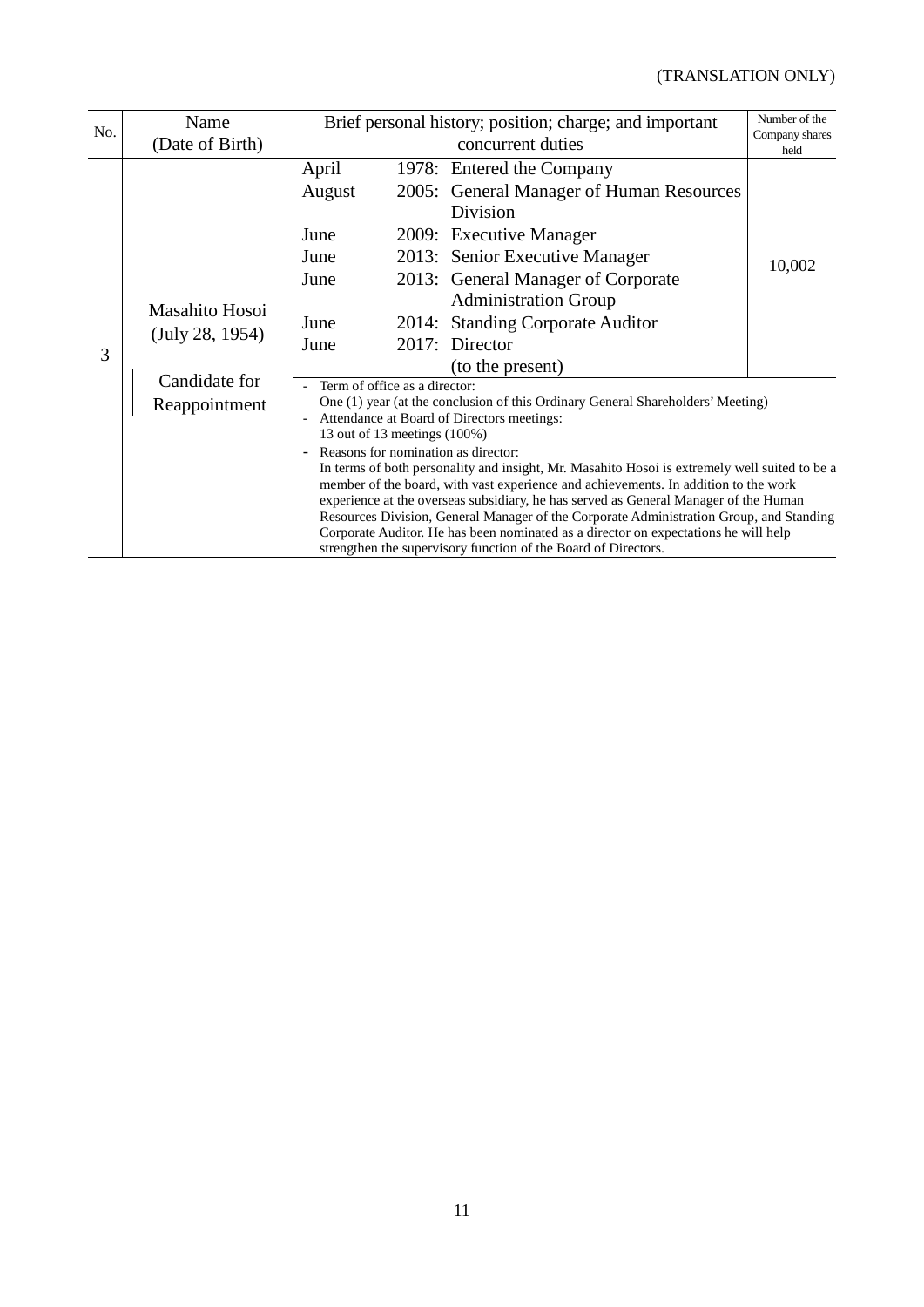| Brief personal history; position; charge; and important<br>Name |                                                                                                                      |                                                                                                                                                                                                                                                                                                                                                                                                                                                                                                                                                                                                                                                                                                                                              |                                                                                                                                                                                                                                                                                                                                                                                                                                                                                    | Number of the                                                                                                                                                                                                                                                                                                                                                                                                                                                                                                                                                                                                               |                        |
|-----------------------------------------------------------------|----------------------------------------------------------------------------------------------------------------------|----------------------------------------------------------------------------------------------------------------------------------------------------------------------------------------------------------------------------------------------------------------------------------------------------------------------------------------------------------------------------------------------------------------------------------------------------------------------------------------------------------------------------------------------------------------------------------------------------------------------------------------------------------------------------------------------------------------------------------------------|------------------------------------------------------------------------------------------------------------------------------------------------------------------------------------------------------------------------------------------------------------------------------------------------------------------------------------------------------------------------------------------------------------------------------------------------------------------------------------|-----------------------------------------------------------------------------------------------------------------------------------------------------------------------------------------------------------------------------------------------------------------------------------------------------------------------------------------------------------------------------------------------------------------------------------------------------------------------------------------------------------------------------------------------------------------------------------------------------------------------------|------------------------|
| No.                                                             | (Date of Birth)                                                                                                      |                                                                                                                                                                                                                                                                                                                                                                                                                                                                                                                                                                                                                                                                                                                                              |                                                                                                                                                                                                                                                                                                                                                                                                                                                                                    | concurrent duties                                                                                                                                                                                                                                                                                                                                                                                                                                                                                                                                                                                                           | Company shares<br>held |
| $\overline{4}$                                                  | Shigeru Nosaka<br>(September 12, 1953)<br>Candidate for<br>Reappointment<br>Candidate for<br><b>Outside Director</b> | April<br>December<br>March<br>November<br>April<br>August<br>June<br>November<br>October<br>August<br>June<br>June                                                                                                                                                                                                                                                                                                                                                                                                                                                                                                                                                                                                                           |                                                                                                                                                                                                                                                                                                                                                                                                                                                                                    | 1976: Entered Marubeni Corporation<br>1989: Entered Apple Computer KK<br>1996: Entered Allergan, Inc.<br>1996: Entered Japan Communications Inc. as<br>Senior Executive Officer<br>2002: Entered Oracle Corporation Japan<br>2002: Director and Managing Executive<br>Officer<br>2004: Director and Senior Managing<br><b>Executive Officer</b><br>2005: Retired<br>2007: Entered as Senior Managing Executive<br>Officer<br>2008: Director and Senior Managing<br><b>Executive Officer</b><br>2011: Director and Executive Vice President<br>(to the present)<br>2015: Outside Director of the Company<br>(to the present) | 1,100                  |
|                                                                 | Candidate for<br>Independent<br><b>Outside Director</b>                                                              | Term of office as a director:<br>Three (3) years (at the conclusion of this Ordinary General Shareholders' Meeting)<br>Attendance at Board of Directors meetings:<br>13 out of 13 meetings (100%)<br>Reasons for nomination as director:<br>Board of Directors and offer appropriate advice from an objective standpoint.<br>About independence<br>There are no significant transaction relationships* between the Company and Oracle<br>Corporation Japan, where Mr. Shigeru Nosaka serves as Director and Executive Vice<br>President, and neither party is classified as a major shareholder of the other.<br>The Company files documentation with the Tokyo Stock Exchange to establish that Mr.<br>Exchange.<br>than $\yen 10$ million. | In terms of both personality and insight, Mr. Shigeru Nosaka is extremely well suited to be a<br>member of the board, with a proven track record in other industries. He has been nominated<br>as a director based on expectations he will help strengthen the supervisory function of the<br>Shigeru Nosaka is an independent director under the provisions set forth by the Tokyo Stock<br>* The amount of transactions between the Company and Oracle Corporation Japan is less |                                                                                                                                                                                                                                                                                                                                                                                                                                                                                                                                                                                                                             |                        |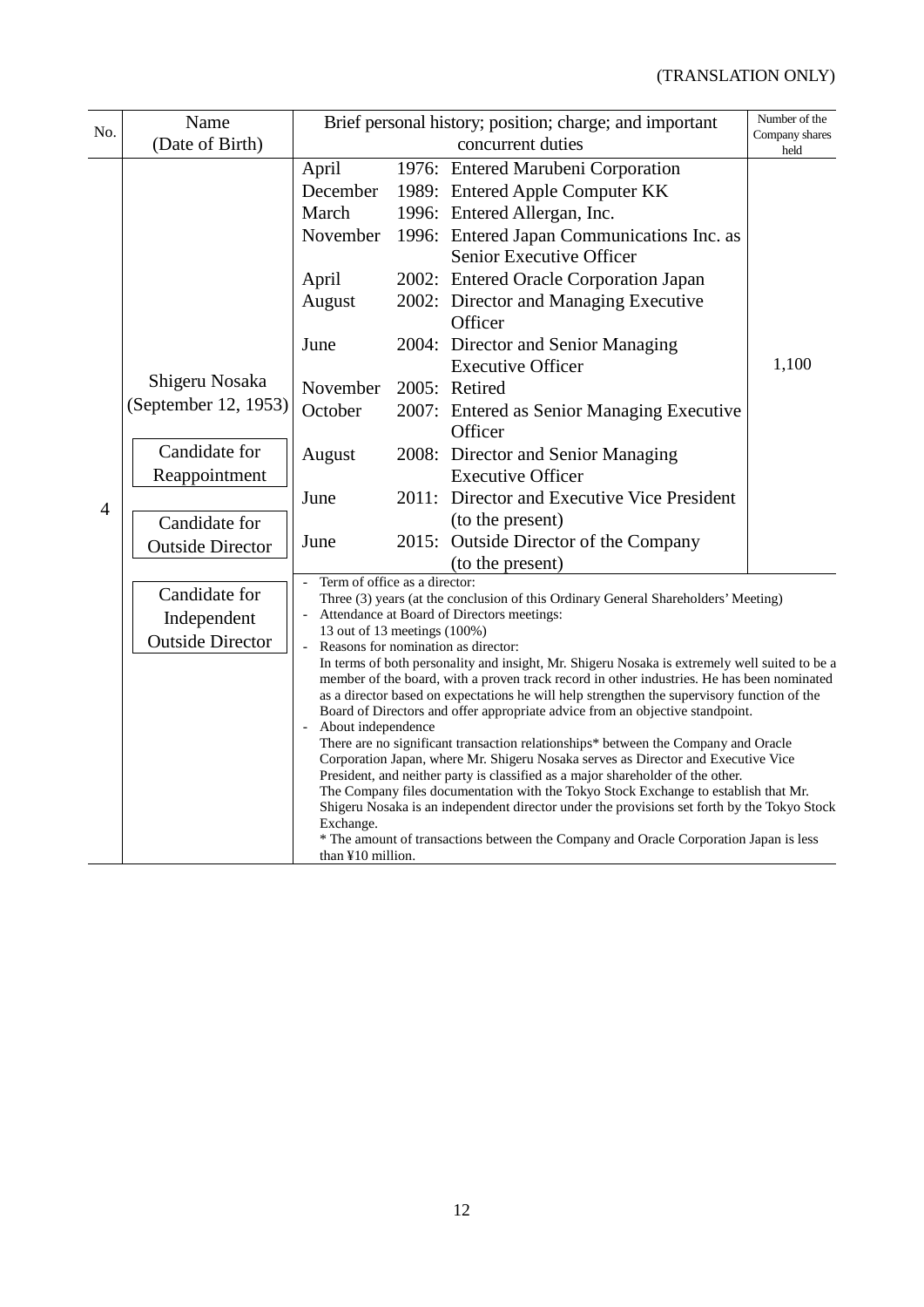| No. | Name                                   | Brief personal history; position; charge; and important                                                                                                                                                                                                                                                                                                                                                                                                                                                                                                                                                                                                |  | Number of the                                                                                                                  |                        |  |
|-----|----------------------------------------|--------------------------------------------------------------------------------------------------------------------------------------------------------------------------------------------------------------------------------------------------------------------------------------------------------------------------------------------------------------------------------------------------------------------------------------------------------------------------------------------------------------------------------------------------------------------------------------------------------------------------------------------------------|--|--------------------------------------------------------------------------------------------------------------------------------|------------------------|--|
|     | (Date of Birth)                        |                                                                                                                                                                                                                                                                                                                                                                                                                                                                                                                                                                                                                                                        |  | concurrent duties                                                                                                              | Company shares<br>held |  |
|     |                                        | April<br>June                                                                                                                                                                                                                                                                                                                                                                                                                                                                                                                                                                                                                                          |  | 1971: Entered Ajinomoto Co., Inc.<br>1999: Member of the Board and General<br>Manager, Food Products Business Unit             |                        |  |
|     |                                        | April                                                                                                                                                                                                                                                                                                                                                                                                                                                                                                                                                                                                                                                  |  | 2003: Member of the Board<br>President, Ajinomoto Frozen Foods<br>Co., Inc.                                                    |                        |  |
| 5   |                                        | August                                                                                                                                                                                                                                                                                                                                                                                                                                                                                                                                                                                                                                                 |  | 2006: Representative Director & Corporate<br>Senior Vice President<br>President, Food Products Company,<br>Ajinomoto Co., Inc. |                        |  |
|     | Masatoshi Ito<br>(September 12, 1947)  | June                                                                                                                                                                                                                                                                                                                                                                                                                                                                                                                                                                                                                                                   |  | 2009: Representative Director, President &<br>Chief Executive Officer, Ajinomoto<br>Co., Inc.                                  | $\mathbf{0}$           |  |
|     | Candidate for<br>Reappointment         | June                                                                                                                                                                                                                                                                                                                                                                                                                                                                                                                                                                                                                                                   |  | 2015: Representative Director and Chairman<br>of the Board<br>(to the present)                                                 |                        |  |
|     | Candidate for                          | June                                                                                                                                                                                                                                                                                                                                                                                                                                                                                                                                                                                                                                                   |  | 2016: Outside Director of the Company<br>(to the present)                                                                      |                        |  |
|     | <b>Outside Director</b>                | June                                                                                                                                                                                                                                                                                                                                                                                                                                                                                                                                                                                                                                                   |  | 2016: Outside Director of Japan Airlines Co.,<br>Ltd.                                                                          |                        |  |
|     | Candidate for                          |                                                                                                                                                                                                                                                                                                                                                                                                                                                                                                                                                                                                                                                        |  | (to the present)                                                                                                               |                        |  |
|     | Independent<br><b>Outside Director</b> | Term of office as a director:<br>$\frac{1}{2}$<br>Two (2) years (at the conclusion of this Ordinary General Shareholders' Meeting)<br>Attendance at Board of Directors meetings:<br>13 out of 13 meetings (100%)<br>Reasons for nomination as director:<br>In terms of both personality and insight, Mr. Masatoshi Ito is extremely well suited to be a<br>member of the board, with vast experience in other industries. He has been nominated as a                                                                                                                                                                                                   |  |                                                                                                                                |                        |  |
|     |                                        | director based on expectations he will help strengthen the supervisory function of the Board<br>of Directors and offer appropriate advice from an objective standpoint.<br>About independence<br>There are no transaction relationships between the Company and Ajinomoto Co., Inc.,<br>where Mr. Masatoshi Ito serves as Representative Director and Chairman of the Board, and<br>neither party is classified as a major shareholder of the other.<br>The Company files documentation with the Tokyo Stock Exchange to establish that Mr.<br>Masatoshi Ito is an independent director under the provisions set forth by the Tokyo Stock<br>Exchange. |  |                                                                                                                                |                        |  |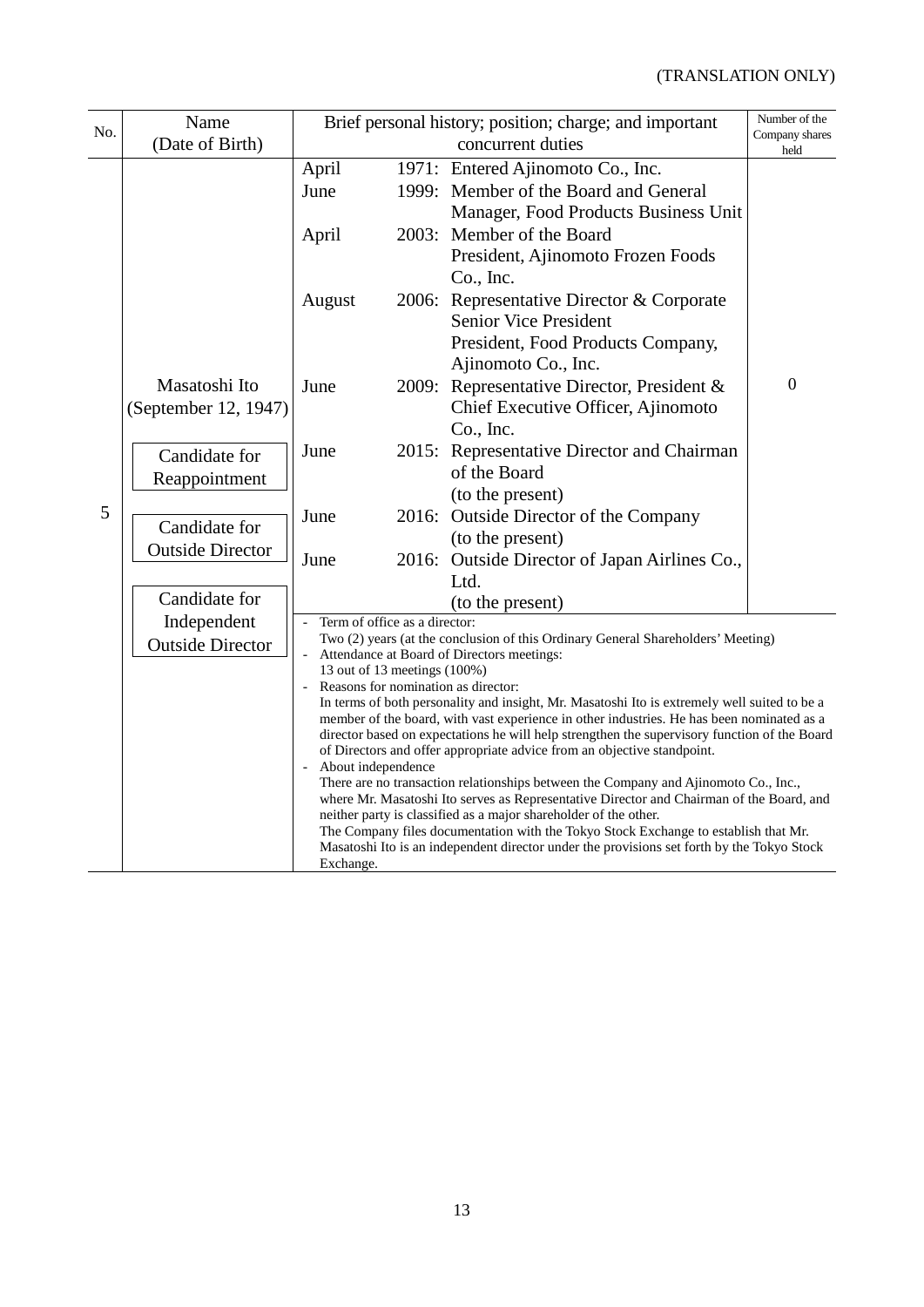| Name<br>No. |                                 | Brief personal history; position; charge; and important |       |                                                                                                                                                                                    | Number of the<br>Company shares |  |
|-------------|---------------------------------|---------------------------------------------------------|-------|------------------------------------------------------------------------------------------------------------------------------------------------------------------------------------|---------------------------------|--|
|             | (Date of Birth)                 |                                                         |       | concurrent duties                                                                                                                                                                  | held                            |  |
|             |                                 | April                                                   |       | 1974: Entered MITSUBISHI RAYON CO.,<br>LTD.                                                                                                                                        |                                 |  |
|             |                                 | November                                                |       | 1980: Entered Pricewaterhouse CPA Office                                                                                                                                           |                                 |  |
|             |                                 | June                                                    |       | 1983: Entered Aoyama Audit Corporation                                                                                                                                             |                                 |  |
|             |                                 | April                                                   |       | 1984: Registered as a Certified Public                                                                                                                                             |                                 |  |
|             |                                 |                                                         |       | Accountant                                                                                                                                                                         |                                 |  |
|             |                                 | September                                               |       | 2006: Representative of Arata Audit<br>Corporation                                                                                                                                 |                                 |  |
|             | Junya Hakoda<br>(July 10, 1951) | December                                                | 2014: | Corporate Auditor (Part-Time) of<br>Schroder Investment Management<br>(Japan) Limited<br>(to the present)                                                                          | $\overline{0}$                  |  |
|             | Candidate for                   | June                                                    |       | 2015: Outside Corporate Auditor of the                                                                                                                                             |                                 |  |
|             | Reappointment                   |                                                         |       | Company                                                                                                                                                                            |                                 |  |
|             |                                 | June                                                    |       | 2015: Outside Director of AEON Financial                                                                                                                                           |                                 |  |
| 6           | Candidate for                   |                                                         |       | Service Co., Ltd.                                                                                                                                                                  |                                 |  |
|             | <b>Outside Director</b>         |                                                         |       | (to the present)                                                                                                                                                                   |                                 |  |
|             |                                 | June                                                    |       | 2017: Outside Director of the Company                                                                                                                                              |                                 |  |
|             | Candidate for                   |                                                         |       | (to the present)                                                                                                                                                                   |                                 |  |
|             | Independent                     | Term of office as a director:                           |       |                                                                                                                                                                                    |                                 |  |
|             | <b>Outside Director</b>         |                                                         |       | One (1) year (at the conclusion of this Ordinary General Shareholders' Meeting)<br>Attendance at Board of Directors meetings:                                                      |                                 |  |
|             |                                 | 13 out of 13 meetings (100%)                            |       |                                                                                                                                                                                    |                                 |  |
|             |                                 |                                                         |       | Reasons for nomination as director:                                                                                                                                                |                                 |  |
|             |                                 |                                                         |       | In terms of both personality and insight, Mr. Junya Hakoda is extremely well suited to be a<br>member of the board, with specialist knowledge and experience developed through     |                                 |  |
|             |                                 |                                                         |       | accounting auditing at many companies as a Certified Public Accountant, and a wealth of                                                                                            |                                 |  |
|             |                                 |                                                         |       | knowledge regarding internal controls. He has been nominated as a director based on<br>expectations he will help strengthen the supervisory function of the Board of Directors and |                                 |  |
|             |                                 |                                                         |       | offer appropriate advice from an objective standpoint.                                                                                                                             |                                 |  |
|             |                                 | About independence                                      |       |                                                                                                                                                                                    |                                 |  |
|             |                                 |                                                         |       | The Company files documentation with the Tokyo Stock Exchange to establish that Mr.<br>Junya Hakoda is an independent director under the provisions set forth by the Tokyo Stock   |                                 |  |
| Exchange.   |                                 |                                                         |       |                                                                                                                                                                                    |                                 |  |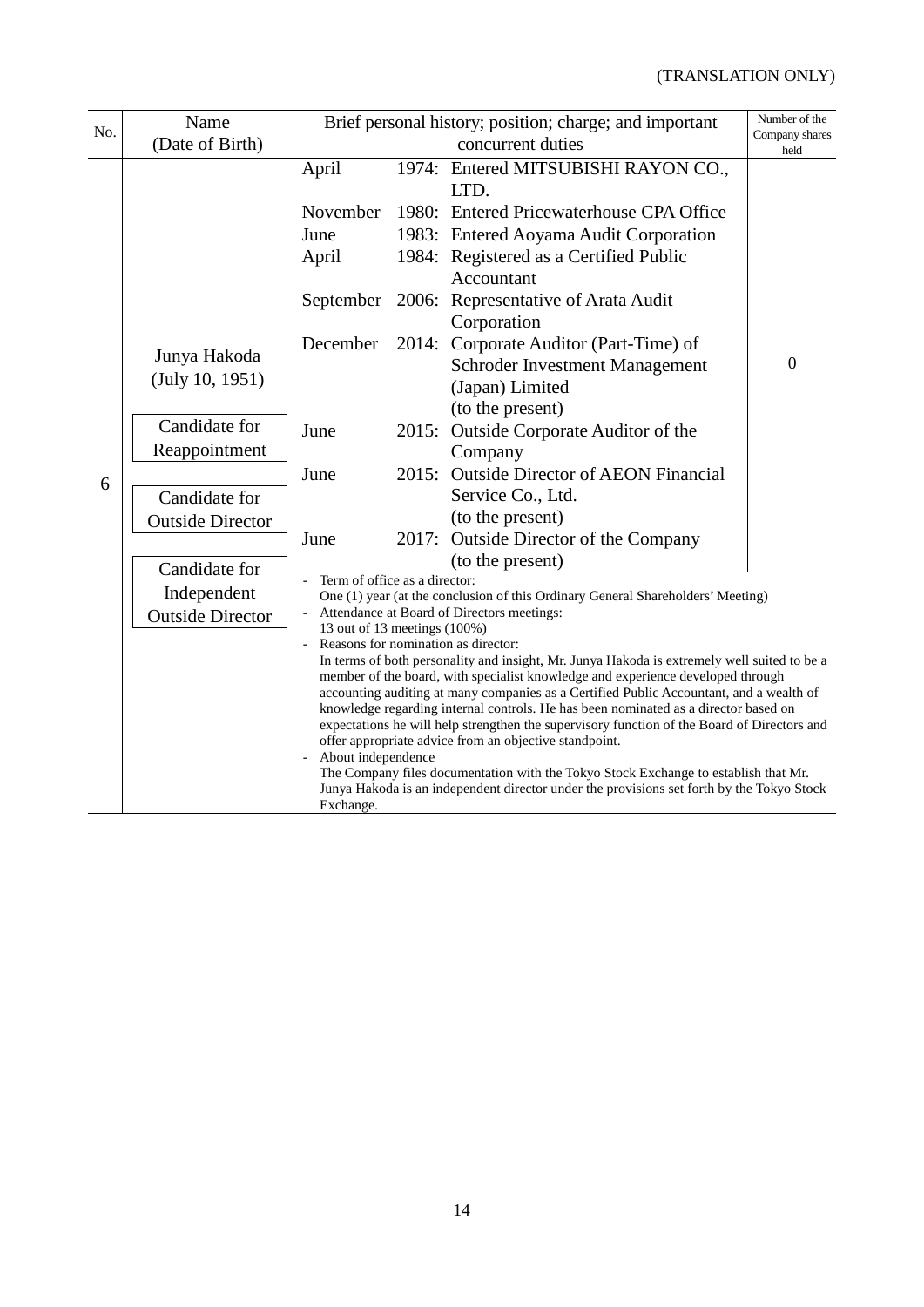| No. | Name<br>(Date of Birth)                                                   | Brief personal history; position; charge; and important<br>concurrent duties                                                                                                                                                                                                                                                                                                                                     |       | Number of the<br>Company shares<br>held                                                                                                        |                  |  |
|-----|---------------------------------------------------------------------------|------------------------------------------------------------------------------------------------------------------------------------------------------------------------------------------------------------------------------------------------------------------------------------------------------------------------------------------------------------------------------------------------------------------|-------|------------------------------------------------------------------------------------------------------------------------------------------------|------------------|--|
|     |                                                                           | April                                                                                                                                                                                                                                                                                                                                                                                                            |       | 1980: Entered The Yasuda Trust and Banking<br>Co., Ltd. (currently Mizuho Trust &<br>Banking Co., Ltd.)                                        |                  |  |
| 7   |                                                                           | February                                                                                                                                                                                                                                                                                                                                                                                                         |       | 1982: Entered AVON Products CO.LTD.,<br>Tokyo Japan                                                                                            |                  |  |
|     |                                                                           | May                                                                                                                                                                                                                                                                                                                                                                                                              |       | 1997: Entered Citi Bank N.A. as Vice<br><b>President of Consumer Banking</b><br>Headquarters                                                   |                  |  |
|     |                                                                           | June                                                                                                                                                                                                                                                                                                                                                                                                             |       | 2000: Entered Societe Generale Securities<br>Japan Limited as Senior General<br>Manager                                                        |                  |  |
|     | Yoshimi Nakajima<br>(December 16, 1956)<br>Candidate for<br>Reappointment | April                                                                                                                                                                                                                                                                                                                                                                                                            |       | 2002: Entered American Express<br>International, Inc. as Vice President<br>and Head of Global Travelers Cheques<br>and Prepaid Services, Japan |                  |  |
|     |                                                                           | August                                                                                                                                                                                                                                                                                                                                                                                                           | 2011: | <b>Country Manager, Singapore</b><br>(President)                                                                                               | $\boldsymbol{0}$ |  |
|     |                                                                           | April                                                                                                                                                                                                                                                                                                                                                                                                            |       | 2014: Concurrently serving as President and<br>Representative Director of American<br>Express Japan Co., Ltd.                                  |                  |  |
|     | Candidate for<br><b>Outside Director</b>                                  | December                                                                                                                                                                                                                                                                                                                                                                                                         |       | 2016: Resigned from American Express<br>International, Inc.<br>Retired as President and Representative                                         |                  |  |
|     | Candidate for<br>Independent<br><b>Outside Director</b>                   |                                                                                                                                                                                                                                                                                                                                                                                                                  |       | Director of American Express Japan<br>Co., Ltd.                                                                                                |                  |  |
|     |                                                                           | June                                                                                                                                                                                                                                                                                                                                                                                                             |       | 2017: Outside Director of the Company<br>(to the present)                                                                                      |                  |  |
|     |                                                                           | June                                                                                                                                                                                                                                                                                                                                                                                                             | 2017: | <b>Outside Director of AEON Financial</b><br>Service Co., Ltd.<br>(to the present)                                                             |                  |  |
|     |                                                                           | Term of office as a director:<br>One (1) year (at the conclusion of this Ordinary General Shareholders' Meeting)<br>Attendance at Board of Directors meetings:<br>10 out of 10 meetings (100%)                                                                                                                                                                                                                   |       |                                                                                                                                                |                  |  |
|     |                                                                           | Reasons for nomination as director:<br>In terms of both personality and insight, Ms. Yoshimi Nakajima is extremely well suited to<br>be a member of the board, with vast experience in other industries. She has been nominated<br>as a director based on expectations she will help strengthen the supervisory function of the<br>Board of Directors and offer appropriate advice from an objective standpoint. |       |                                                                                                                                                |                  |  |
|     |                                                                           | About independence<br>The Company files documentation with the Tokyo Stock Exchange to establish that Ms.<br>Yoshimi Nakajima is an independent director under the provisions set forth by the Tokyo<br>Stock Exchange.                                                                                                                                                                                          |       |                                                                                                                                                |                  |  |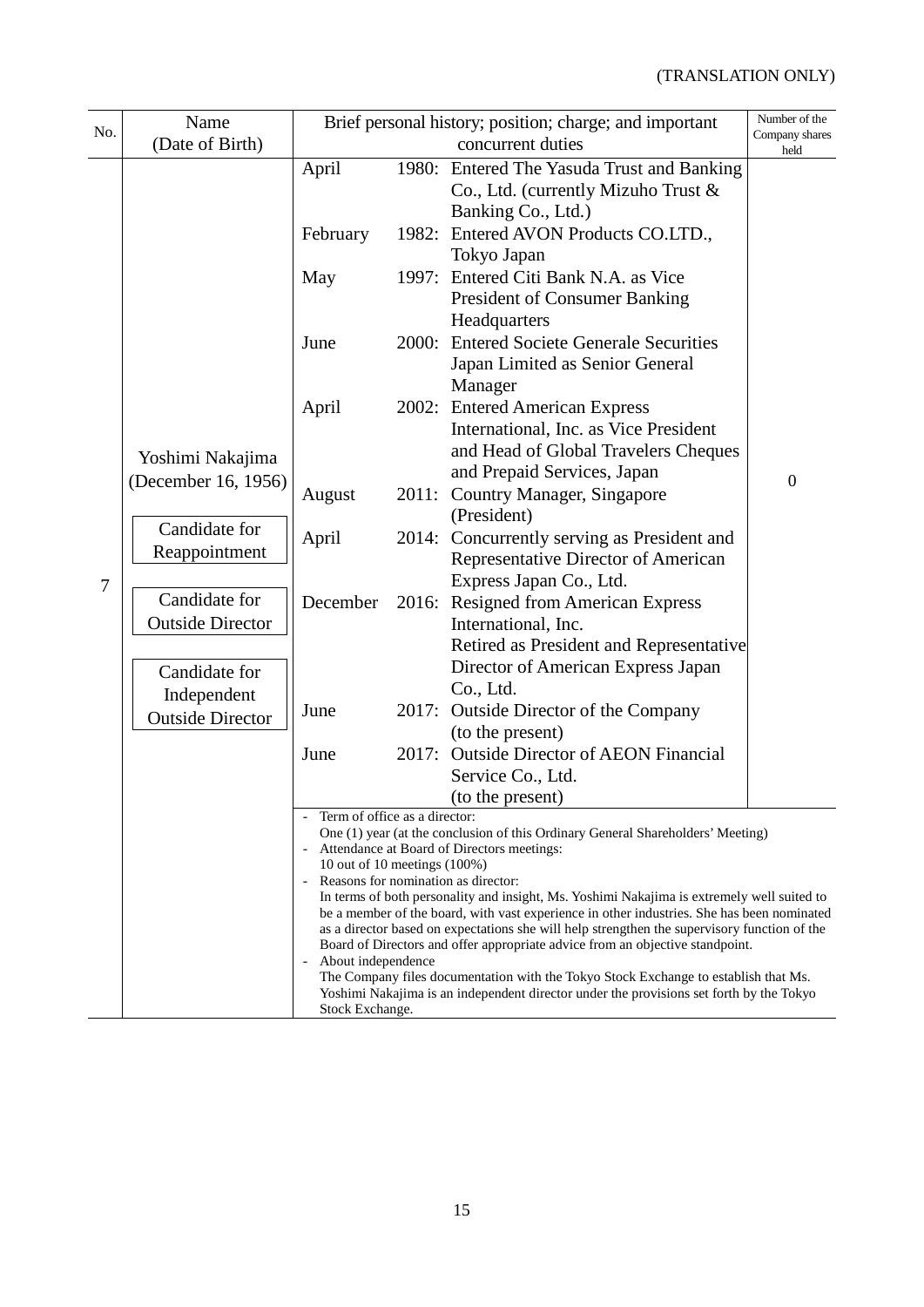| No. | Name                                                    | Brief personal history; position; charge; and important                                                                                                                                                                                                                                                                                                                                                                                                                                                                                                                                                                                                                                                                                                                                                                                                                                                                   |                                                                                                                                                                |                                                                                                                           | Number of the  |  |  |  |
|-----|---------------------------------------------------------|---------------------------------------------------------------------------------------------------------------------------------------------------------------------------------------------------------------------------------------------------------------------------------------------------------------------------------------------------------------------------------------------------------------------------------------------------------------------------------------------------------------------------------------------------------------------------------------------------------------------------------------------------------------------------------------------------------------------------------------------------------------------------------------------------------------------------------------------------------------------------------------------------------------------------|----------------------------------------------------------------------------------------------------------------------------------------------------------------|---------------------------------------------------------------------------------------------------------------------------|----------------|--|--|--|
|     | (Date of Birth)                                         |                                                                                                                                                                                                                                                                                                                                                                                                                                                                                                                                                                                                                                                                                                                                                                                                                                                                                                                           | Company shares<br>held                                                                                                                                         |                                                                                                                           |                |  |  |  |
| 8   |                                                         | April<br>April                                                                                                                                                                                                                                                                                                                                                                                                                                                                                                                                                                                                                                                                                                                                                                                                                                                                                                            |                                                                                                                                                                | 1987: Registered as an attorney<br>Entered Kashiwagi Sogo Law Offices<br>2004: Professor of Keio University Law<br>School |                |  |  |  |
|     | Taku Fukui                                              | June                                                                                                                                                                                                                                                                                                                                                                                                                                                                                                                                                                                                                                                                                                                                                                                                                                                                                                                      |                                                                                                                                                                | (to the present)<br>2005: Outside Audit & Supervisory Board<br>Member of Shin-Etsu Chemical Co.,<br>Ltd.                  | $\overline{0}$ |  |  |  |
|     | (August 24, 1961)<br>Candidate for<br>Reappointment     | January                                                                                                                                                                                                                                                                                                                                                                                                                                                                                                                                                                                                                                                                                                                                                                                                                                                                                                                   |                                                                                                                                                                | (to the present)<br>2009: Managing Partner of Kashiwagi Sogo<br>Law Offices<br>(to the present)                           |                |  |  |  |
|     | Candidate for                                           | June                                                                                                                                                                                                                                                                                                                                                                                                                                                                                                                                                                                                                                                                                                                                                                                                                                                                                                                      | 2017:                                                                                                                                                          | <b>Outside Director of the Company</b><br>(to the present)                                                                |                |  |  |  |
|     | <b>Outside Director</b>                                 |                                                                                                                                                                                                                                                                                                                                                                                                                                                                                                                                                                                                                                                                                                                                                                                                                                                                                                                           | Term of office as a director:<br>One (1) year (at the conclusion of this Ordinary General Shareholders' Meeting)<br>Attendance at Board of Directors meetings: |                                                                                                                           |                |  |  |  |
|     | Candidate for<br>Independent<br><b>Outside Director</b> | 9 out of 10 meetings (90%)<br>Reasons for nomination as director:<br>In terms of both personality and insight, Mr. Taku Fukui is extremely well suited to be a<br>member of the board, with expertise and experience developed as an attorney, including<br>corporate law in Japan and overseas and vast insight of corporate governance. He has been<br>nominated as a director based on expectations he will help strengthen the supervisory<br>function of the Board of Directors and offer appropriate advice from an objective<br>standpoint.<br>About independence<br>There are no transaction relationships between the Company and Kashiwagi Sogo Law<br>Offices, where Mr. Taku Fukui serves as Managing Partner.<br>The Company files documentation with the Tokyo Stock Exchange to establish that Mr.<br>Taku Fukui is an independent director under the provisions set forth by the Tokyo Stock<br>Exchange. |                                                                                                                                                                |                                                                                                                           |                |  |  |  |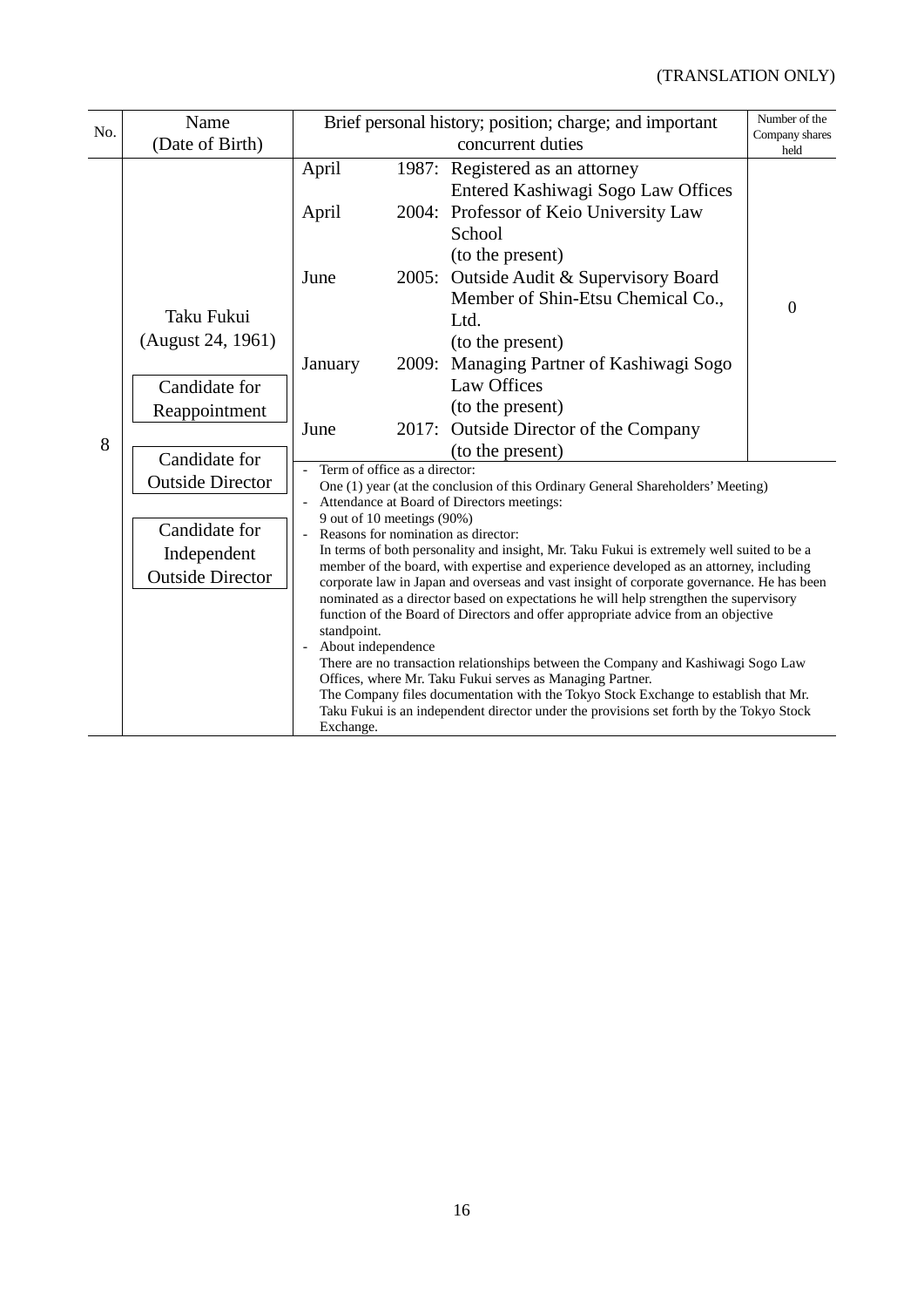|     | Name                    | Brief personal history; position; charge; and important                                                                                                                                     |  | Number of the                                                                                                                                                                       |                        |  |  |
|-----|-------------------------|---------------------------------------------------------------------------------------------------------------------------------------------------------------------------------------------|--|-------------------------------------------------------------------------------------------------------------------------------------------------------------------------------------|------------------------|--|--|
| No. | (Date of Birth)         |                                                                                                                                                                                             |  | concurrent duties                                                                                                                                                                   | Company shares<br>held |  |  |
|     |                         | April                                                                                                                                                                                       |  | 1987: Entered Yamaha Motor Co., Ltd.                                                                                                                                                |                        |  |  |
|     |                         | July                                                                                                                                                                                        |  | 2010: Vice President of Yamaha Motor                                                                                                                                                |                        |  |  |
|     |                         |                                                                                                                                                                                             |  | Corporation, U.S.A.                                                                                                                                                                 |                        |  |  |
|     |                         | January                                                                                                                                                                                     |  | 2013: Executive General Manager of 3rd                                                                                                                                              |                        |  |  |
|     |                         |                                                                                                                                                                                             |  | <b>Business Unit, MC Business</b>                                                                                                                                                   |                        |  |  |
|     |                         |                                                                                                                                                                                             |  | Operations of Yamaha Motor Co., Ltd.                                                                                                                                                |                        |  |  |
|     |                         | March                                                                                                                                                                                       |  | 2014: Executive Officer                                                                                                                                                             |                        |  |  |
|     |                         | January                                                                                                                                                                                     |  | 2015: Executive General Manager of 2nd                                                                                                                                              |                        |  |  |
|     |                         |                                                                                                                                                                                             |  | <b>Business Unit, MC Business</b><br>Operations                                                                                                                                     |                        |  |  |
|     |                         | January                                                                                                                                                                                     |  | 2016: Executive General Manager of 1st                                                                                                                                              |                        |  |  |
|     |                         |                                                                                                                                                                                             |  | <b>Business Unit, MC Business</b>                                                                                                                                                   | $\mathbf{0}$           |  |  |
|     |                         |                                                                                                                                                                                             |  | Operations, and General Manager of                                                                                                                                                  |                        |  |  |
|     |                         |                                                                                                                                                                                             |  | Southeast & East Asia Sales Division,                                                                                                                                               |                        |  |  |
|     |                         |                                                                                                                                                                                             |  | 1st Business Unit, MC Business                                                                                                                                                      |                        |  |  |
|     |                         |                                                                                                                                                                                             |  | Operations                                                                                                                                                                          |                        |  |  |
|     | Yoshihiro Hidaka        | January                                                                                                                                                                                     |  | 2017: Executive General Manager of                                                                                                                                                  |                        |  |  |
|     | (July 24, 1963)         |                                                                                                                                                                                             |  | Corporate Planning & Finance Center                                                                                                                                                 |                        |  |  |
|     |                         | March                                                                                                                                                                                       |  | 2017: Senior Executive Officer and Director                                                                                                                                         |                        |  |  |
|     | New Candidate           | January                                                                                                                                                                                     |  | 2018: President, Chief Executive Officer and<br><b>Representative Director</b>                                                                                                      |                        |  |  |
|     |                         |                                                                                                                                                                                             |  | (to the present)                                                                                                                                                                    |                        |  |  |
| 9   | Candidate for           | Term of office as a director:                                                                                                                                                               |  |                                                                                                                                                                                     |                        |  |  |
|     | <b>Outside Director</b> |                                                                                                                                                                                             |  | Attendance at Board of Directors meetings:                                                                                                                                          |                        |  |  |
|     | Candidate for           |                                                                                                                                                                                             |  |                                                                                                                                                                                     |                        |  |  |
|     | Independent             |                                                                                                                                                                                             |  | Reasons for nomination as director:<br>In terms of both personality and insight, Mr. Yoshihiro Hidaka is extremely well suited to be                                                |                        |  |  |
|     | <b>Outside Director</b> |                                                                                                                                                                                             |  | a member of the board and is recognized for his achievements as President and                                                                                                       |                        |  |  |
|     |                         |                                                                                                                                                                                             |  | Representative Director of Yamaha Motor Co., Ltd. He has been nominated as a director<br>based on expectations he will help strengthen the supervisory function of the Board of     |                        |  |  |
|     |                         |                                                                                                                                                                                             |  | Directors, enhance the value of the brand, and offer appropriate advice from an objective                                                                                           |                        |  |  |
|     |                         | standpoint.<br>About independence                                                                                                                                                           |  |                                                                                                                                                                                     |                        |  |  |
|     |                         |                                                                                                                                                                                             |  | As the Company and Yamaha Motor Co., Ltd., where Mr. Yoshihiro Hidaka serves as                                                                                                     |                        |  |  |
|     |                         |                                                                                                                                                                                             |  | President and Representative Director, share the "Yamaha" brand, the two companies are in<br>a relationship such that enhancements to the brand value via the Company's sustainable |                        |  |  |
|     |                         |                                                                                                                                                                                             |  | growth also provides a positive effect on said company's corporate value, while damage to                                                                                           |                        |  |  |
|     |                         |                                                                                                                                                                                             |  | the brand due to violations of laws and regulations or deficient governance, etc., by the<br>Company will have a negative effect on said company's corporate value. Mr. Yoshihiro   |                        |  |  |
|     |                         |                                                                                                                                                                                             |  | Hidaka is a person with one of the deepest understandings of the "Yamaha" brand, which is                                                                                           |                        |  |  |
|     |                         |                                                                                                                                                                                             |  | the source of the Company's brand corporate value, and he shares an interest with ordinary                                                                                          |                        |  |  |
|     |                         | shareholders regarding improvement of the Company's brand value. Furthermore, not only<br>there are no significant transaction relationships* between the Company and Yamaha Motor          |  |                                                                                                                                                                                     |                        |  |  |
|     |                         | Co., Ltd., but as the Company is no longer a major shareholder of said company since last                                                                                                   |  |                                                                                                                                                                                     |                        |  |  |
|     |                         | year, there are no concerns that Mr. Yoshihiro Hidaka will have conflicts of interest with<br>ordinary shareholders, and the Company believes that he can fulfill his duty for supervision, |  |                                                                                                                                                                                     |                        |  |  |
|     |                         | etc., of management from an independent standpoint in order to maximize profits for                                                                                                         |  |                                                                                                                                                                                     |                        |  |  |
|     |                         | shareholders of the Company.<br>If Mr. Yoshihiro Hidaka is elected as a director, the Company will file documentation with                                                                  |  |                                                                                                                                                                                     |                        |  |  |
|     |                         |                                                                                                                                                                                             |  | the Tokyo Stock Exchange to register him as an independent director under the provisions                                                                                            |                        |  |  |
|     |                         |                                                                                                                                                                                             |  | set forth by the Tokyo Stock Exchange.<br>* The amount of transactions between the Company and Yamaha Motor Co., Ltd. is less                                                       |                        |  |  |
|     |                         |                                                                                                                                                                                             |  | than 0.1% of consolidated net sales of both companies.                                                                                                                              |                        |  |  |

17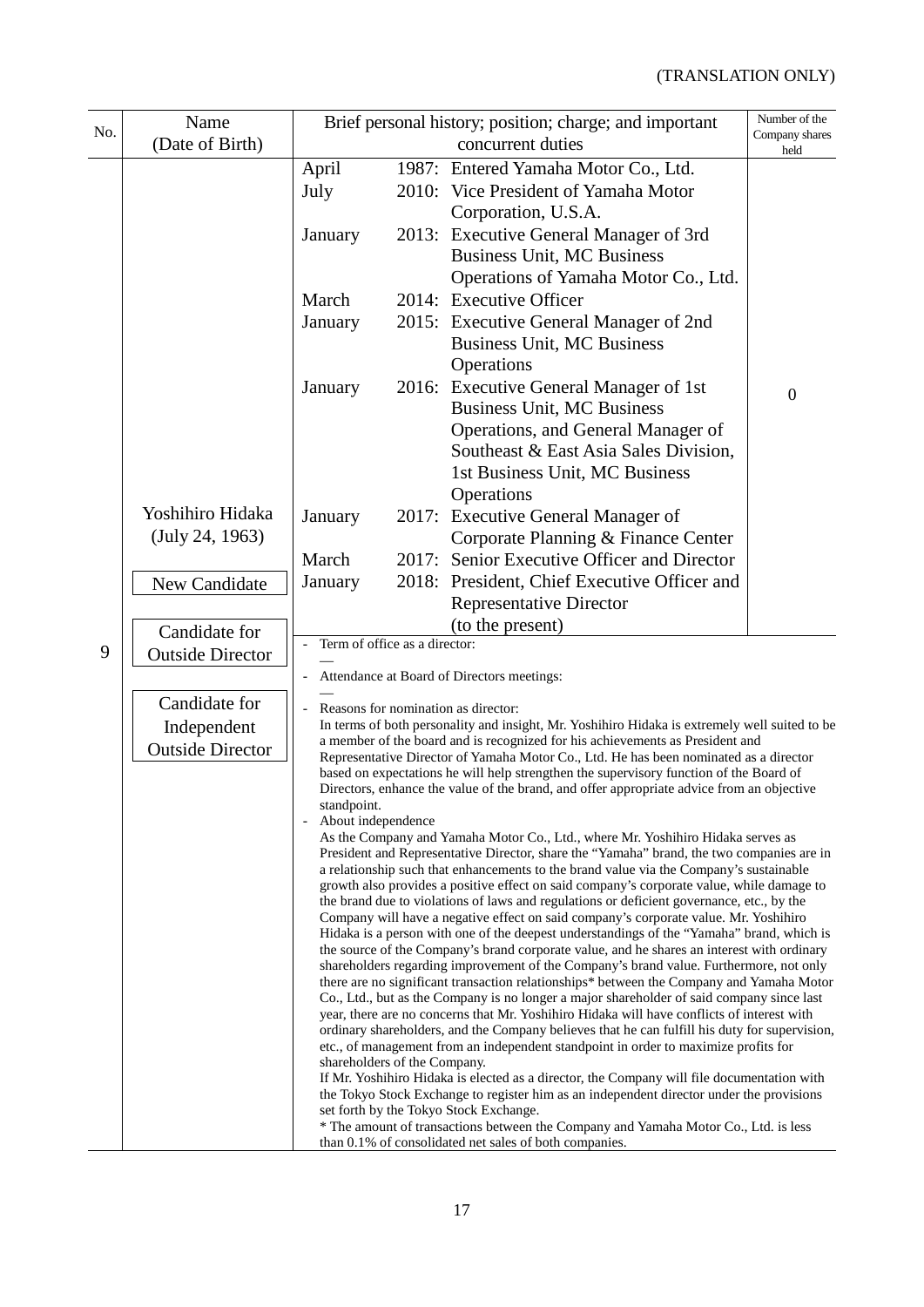#### (TRANSLATION ONLY)

- (Notes) 1. Mr. Masahito Hosoi, Mr. Shigeru Nosaka, Mr. Masatoshi Ito, Mr. Junya Hakoda, Ms. Yoshimi Nakajima, and Mr. Taku Fukui have entered into agreements with the Company to limit the liability for damage stipulated in Article 423, Paragraph 1 of the Corporate Law. The maximum amount of liability under the agreements is the minimum amount stipulated in laws and regulations. If their re-elections are approved, we will renew the liability limitation agreements under the same conditions.
	- 2. In the event that Mr. Yoshihiro Hidaka is elected as an outside director, the Company plans to enter into an agreement with him to limit the liability for damages stipulated in Article 423, Paragraph 1 of the Corporate Law. The maximum amount of liability under the agreement is the minimum amount stipulated in laws and regulations.
	- 3. Of the candidates for director, the nominees for directors who have special interests in the Company are as follows.
	- Takuya Nakata doubles as President of Yamaha Music Foundation, with which the Company conducts transactions for contracting operations, etc.

Yoshihiro Hidaka doubles as President and Representative Director of Yamaha Motor Co., Ltd., with which the Company conducts transactions for the lease of real estate, etc.

The amount of transactions between the Company and Yamaha Motor Co., Ltd. is less than 0.1% of consolidated net sales of both companies.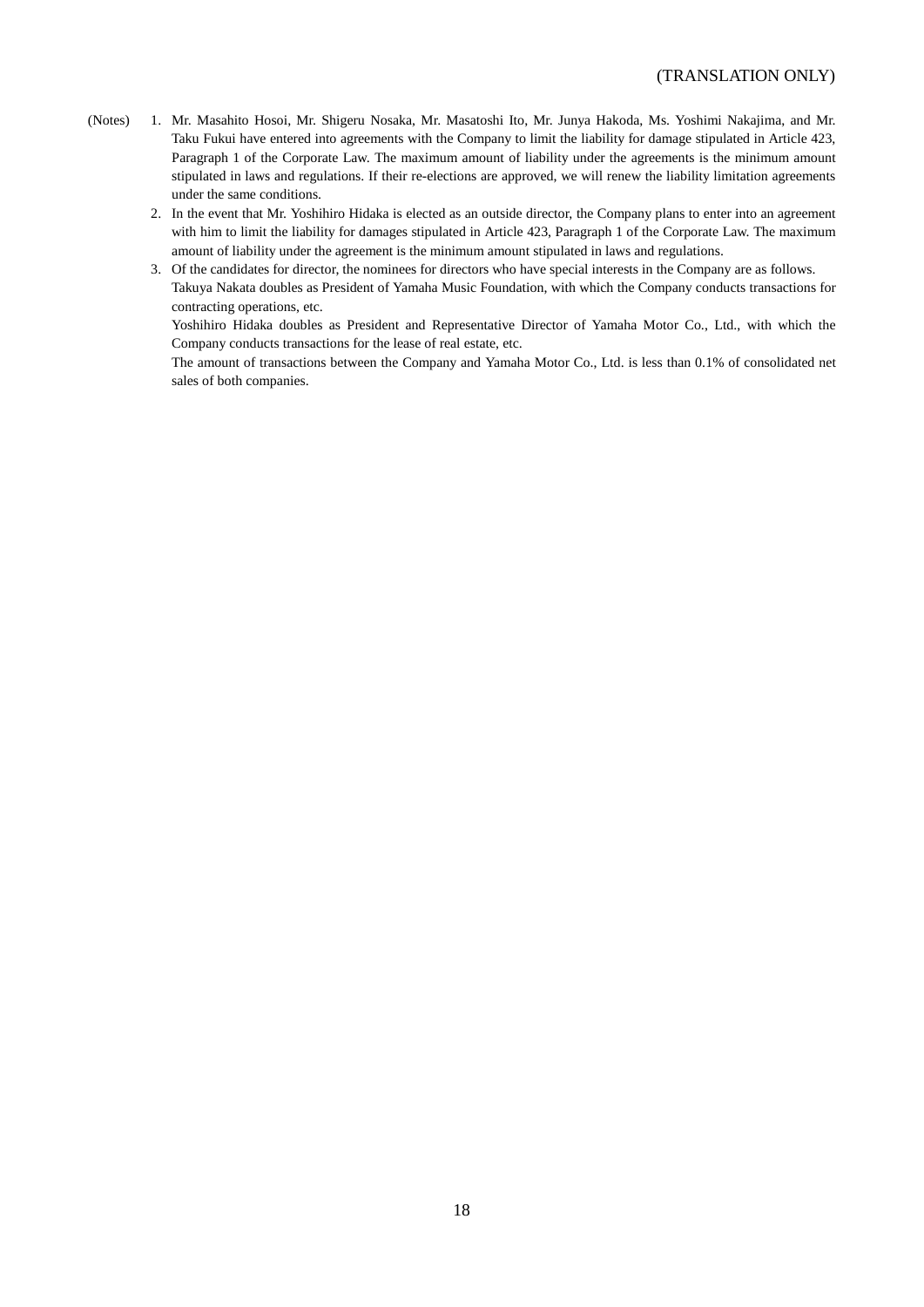(TRANSLATION ONLY)

#### (Reference)

#### **Composition of the Board of Directors**

The makeup of the Board of Directors is diverse and comprises persons with expertise and experience who have the necessary insight, high ethical values, sense of fairness, and integrity. The Board of Directors shall have the number of people that allows the Board of Directors to perform its functions effectively and efficiently. Furthermore, in order to perform the oversight function with a high level of transparency and objectivity, an appropriate proportion of the Board of Directors shall be independent outside directors.

#### **Nomination and appointment standards of directors and other positions**

Regarding the nomination of candidates for Director, the Nominating Committee nominates candidates based on personnel requirements for Internal Directors and Outside Directors, defined in areas such as basic disposition, competency, experience, and achievements that are required for the respective roles, and determines the content of proposals for election to be submitted to General Shareholders' Meetings.

Regarding the nomination of Members and the Chairman of the Nominating, Audit, and Compensation Committees, the Nominating Committee nominates candidates based on personnel requirements that are defined as those required for roles within the committees, and determines the content of proposals for election to be submitted to the Board of Directors. Furthermore, regarding the nomination of Audit Committee Members and its Chairman, opinions of the Audit Committee will be heard in advance.

The Nominating Committee nominates Executive Officers based on personnel requirements defined in areas such as basic disposition, competency, experience, and achievements that are required for the role, and determines the content of proposals for election to be submitted to the Board of Directors.

The Nominating Committee nominates Operating Officers based on personnel requirements defined in areas that are required for the role, and determines the content of proposals for election to be submitted to the Board of Directors.

#### **Company standards for designating independent officers**

- 1. Persons for whom any of the following apply may not serve as independent outside directors of the Company. If any of the following are found to apply after the appointment of an independent outside director, the appointment shall be nullified.
- (1) Persons who do not meet the requirements and qualifications of an outside director as stipulated in the Corporate Law.